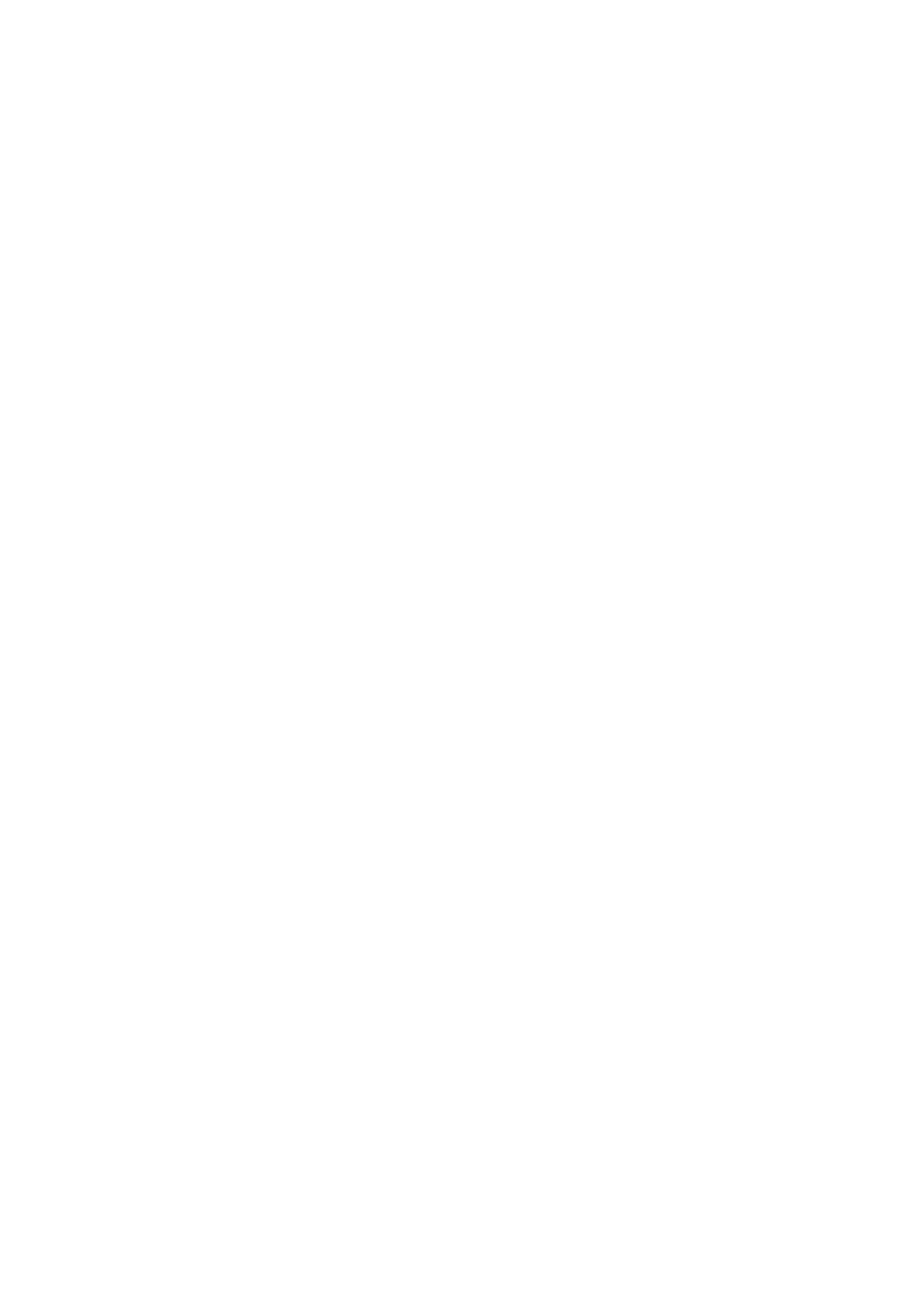**CATALOGUE for the NORTHERN IRELAND REGION of the British Charollais Sheep Society** *A Registered Charity*

**Sale of In-lamb Shearling Ewes & Ewe Lambs from leading Northern Ireland flocks**

## **DUNGANNON MONDAY 26th OCTOBER 2020**

## *Comprising* **105 HEAD**

*53 - In-lamb shearling ewes 52 - Ewe Lambs*

*All Sheep are eligible for export to all EU countries.*

## **Inspection 09:30 - 11:00am SALE at 12.00**

**To be held at Dungannon Farmers Mart Granville Road, Dungannon, Co. Tyrone. BT70 1NJ Tel: 028 8772 2727 Fax: 028 8772 4254** *Auctioneer: Trevor Wylie*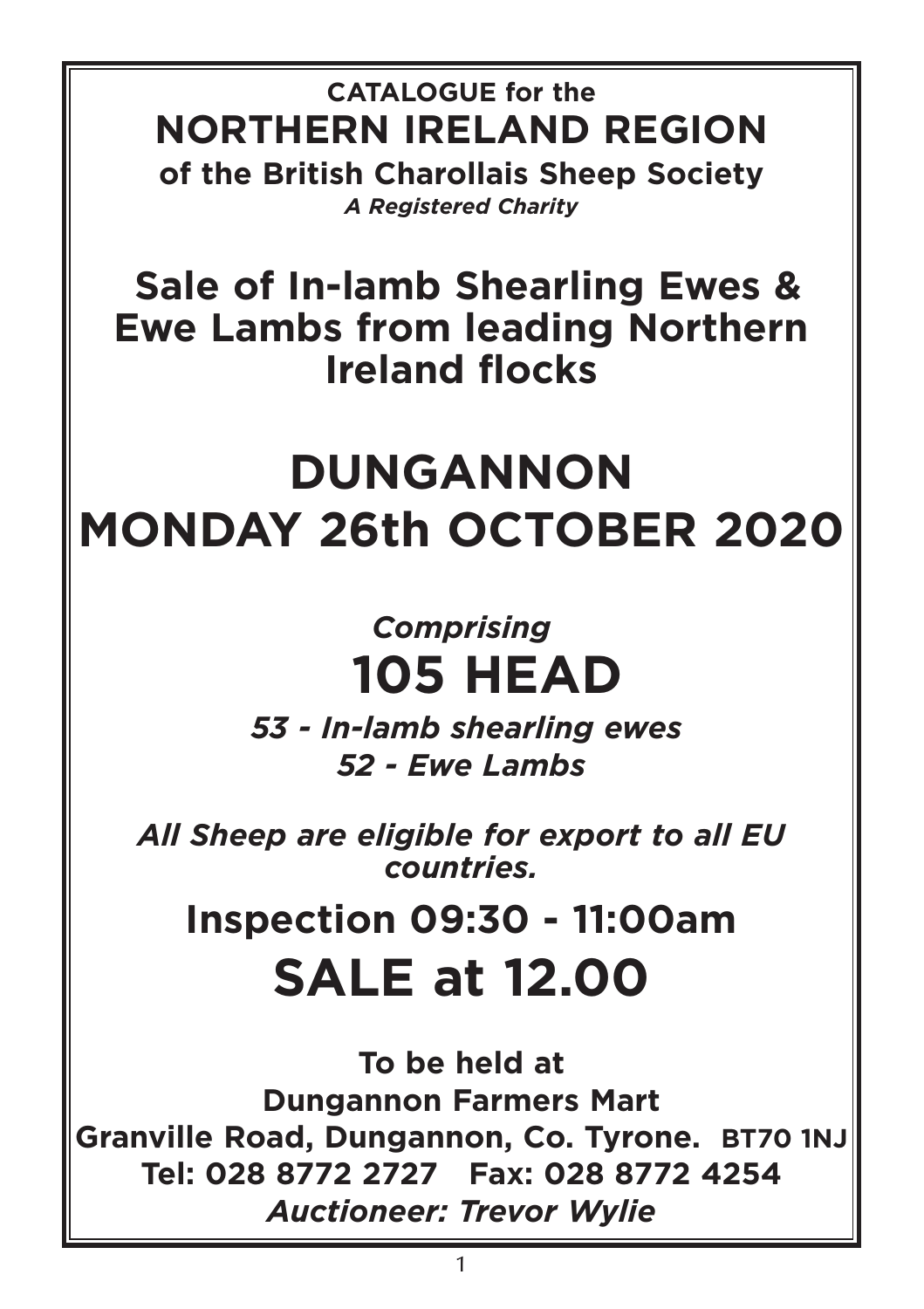## **OFFICIALS**

## **INSPECTORS**

William McAllister

## **STEWARDS**

Harold McBratney and Tommy Fenton

Northern Ireland Region Chairman **MR WILLIAM MCALLISTER**

92 Parkgate Road Kells, Ballymena, Co. Antrim Tel: 028 258 98084

Northern Ireland Vice Chairman / Region Secretary **SHEILA MALCOMSON**

29 Ringclare Road, Donaghmore, Newry. Tel: 028 406 51676

> Public Relations Officer **MAUREEN COWAN**

Clareville, 26 Cascum Road, Banbridge. Tel: 028 406 26275

*The breeding information, comments and photographs for sheep in this catalogue have been supplied by the vendors. While every effort has been made, the Society cannot be held responsible for any inaccuracies or omissions.*

## **Would vendors please note that straw is NOT provided at Dungannon Mart - please bring your own.**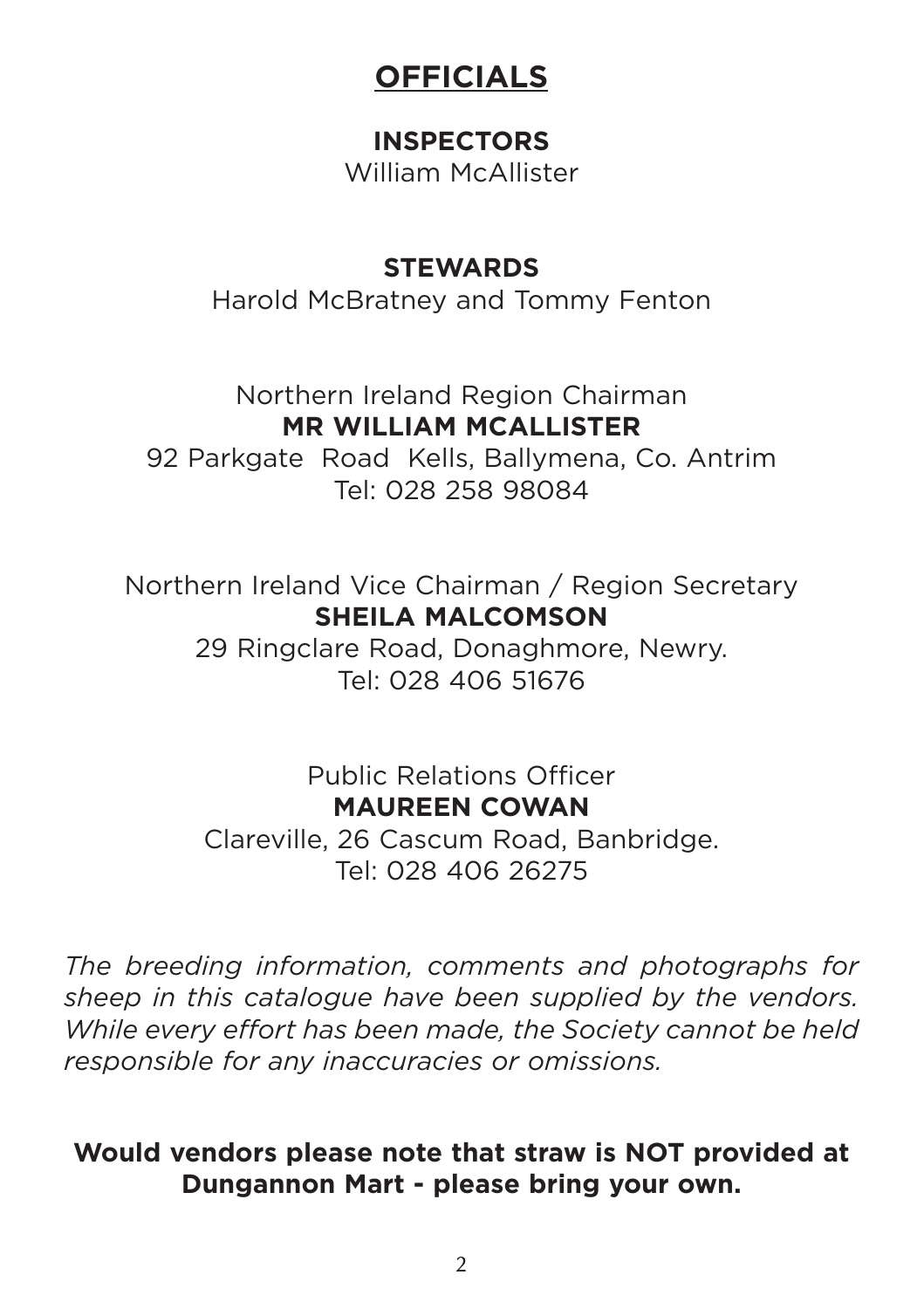## *General Information & Sale Notes*

**DARD RESTRICTIONS** All vehicles must be disinfected thoroughly before arrival at the market. This applies to both vendors and purchasers. Any vehicles not properly cleansed will not be allowed entry into the market.

**MOVEMENT LICENCE This is an export sale. All sheep must have a veterinary support certificate from the DVO and an owner's declaration (form also available at the DVO) to be eligible for the sale.** These will be required for inspection on arrival at Dungannon Mart.

**ARRIVAL** Sheep may arrive from 9.00am. Any prior arrangements can be made with Dungannon Mart.

**INSPECTION** All sheep will be inspected by the Society's Official Inspector before being allowed forward for sale. All sheep must have been paint branded with their lot number prior to arrival at the market. Inspection will be from 09:30am to 11:00am.

**METHOD OF SALE** All sheep will be sold in guineas.

**CONDITIONS OF SALE** All sheep will be sold subject to the Conditions of Sale of the British Charollais Sheep Society and to the Auctioneer's General Conditions of Sale, which are available in the Auctioneer's office.

**PEDIGREE CERTIFICATES** Pedigree certificates relating to the sale will be available from the Auctioneer's office on the day of the sale.

**SCANNING RESULTS** All ewes will have been scanned and the results available on sale day. This in no way guarantees the number of lambs at birth.

If any female sheep which is described in the catalogue or at the time of sale as being "scanned in lamb" or in lamb proves not to have been in lamb at the time of sale and within 7 days after the day of sale the Purchaser gives written notice to the auctioneers of his intention to return the animal supported by a veterinary surgeon's certificate that such sheep has proved not to have been in lamb then the purchaser may return such sheep to the vendor.

**ERRORS OR OMMISIONS** The Auctioneers and Society **CAN ACCEPT NO RESPONSIBILITY** for any errors or ommissions printed in the catalogue

**SCRAPIE GENOTYPE RESULTS** The Scrapie Genotype results listed in this catalogue are guaranteed to be correct by the person whose name appears as the Vendor in the catalogue. Whilst the Society will make all possible effort to provide purchasers with the correct information, they can in no way be held responsible for any error or ommission of information.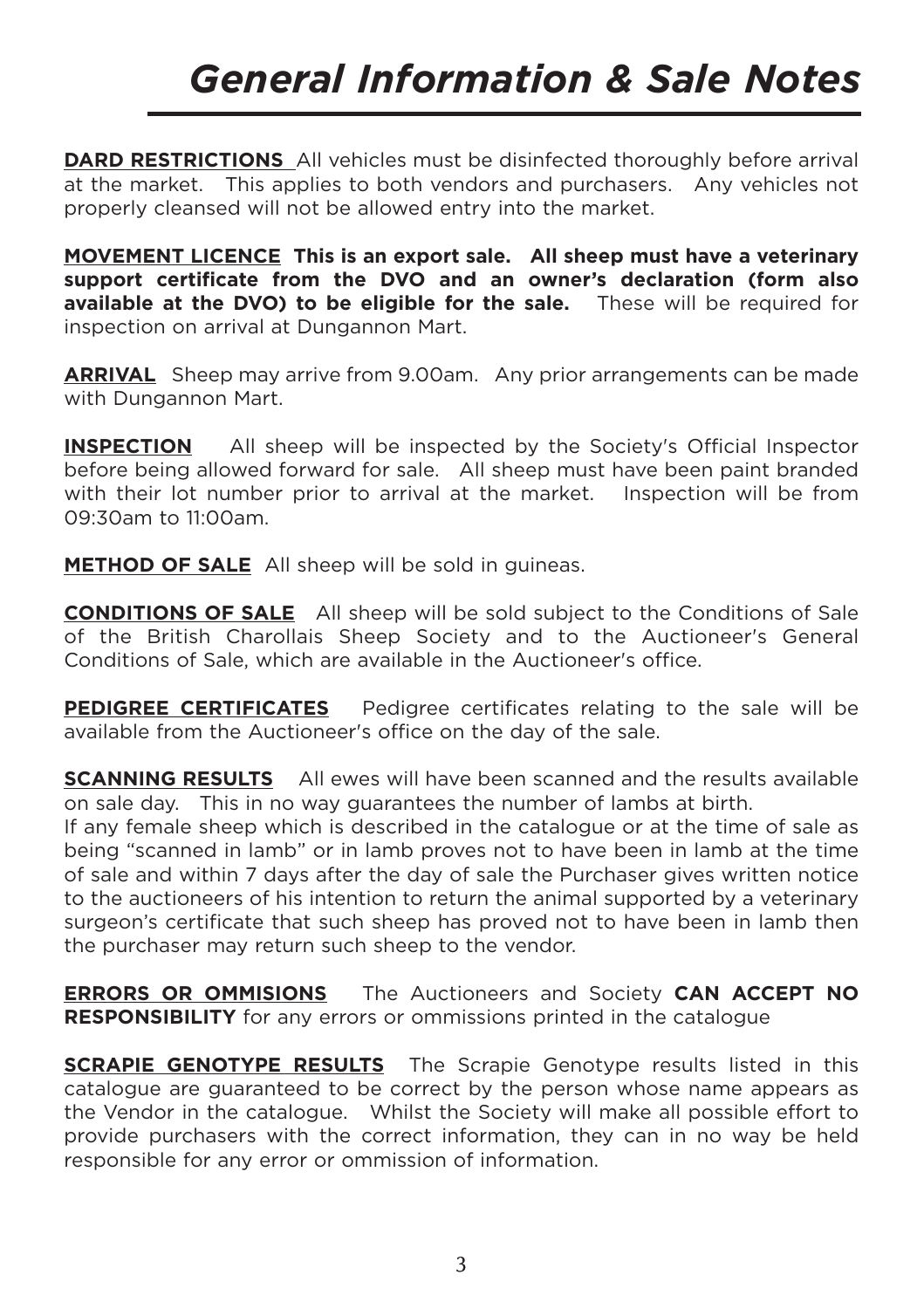# **INDEX TO CONSIGNORS Shearlings Ewe Lambs**

|                                                                                                                             |            | Shearlings                     | <b>EWE Lambs</b>                 |
|-----------------------------------------------------------------------------------------------------------------------------|------------|--------------------------------|----------------------------------|
| <b>BAIRD, GLENN</b><br>37 Aghavilly Road, Amagh, Co. Armagh<br>Tel: 028 375 25957                                           | <b>VAB</b> |                                | $85 - 86$                        |
| <b>BELL, DEREK</b><br>58 Fegarron Road, Cookstown, Co. Tyrone<br>Tel: 028 867 62030                                         | <b>YTX</b> |                                | $67 - 76$<br>2nd run - 103 - 106 |
| <b>BERRY, BRYAN</b><br>Berry Farms, 41 Tullyraine Road, Banbridge<br>Tel: 028 406 62767                                     | <b>WZ</b>  | 1 - 10                         | $55 - 59$                        |
| <b>CRAIG, IAN</b><br>10 Old Ballynoe Road, Antrim, Co Antrim<br>Tel: 028 944 64368                                          | <b>YCR</b> |                                | 77 - 84                          |
| <b>FOSTER, GRAHAM</b><br>50 Carnkenny Road, Ardstraw, Newtownstewart<br>Tel: 07921 164651                                   | <b>WLK</b> |                                | $87 - 96$                        |
| <b>MALCOMSON, K &amp; S</b><br>29 Ringclare Road, Donaghmore, Newry, Co Down<br>Tel: 028 406 51676                          | <b>YBX</b> | $12 - 21$<br>45 - 54 - 2nd run |                                  |
| <b>MAWHINNEY, MR &amp; MRS D</b><br>15 Crossnamuckley Road, Newtownards, Co Down<br>Tel: 028 918 12076 mobile: 07834 543061 | vv         | $25 - 34$<br>35 - 44 - 2nd run |                                  |
| <b>MCALLISTER, WILLIAM</b><br>92 Parkgate Road, Kells, Ballymena<br>Tel: 028 258 98084                                      | <b>ZGQ</b> | 22 - 24                        |                                  |
| <b>MCLAREN, MR &amp; MRS A P</b><br>Holmlea, 26 Crossowen Road, Augher<br>Tel: 028 855 49939                                | <b>WTU</b> |                                | $62 - 63$                        |
| <b>MOORE, ALISTAIR</b><br>268 Gortgole Road, Portglenone, Ballymena<br>Tel: 02825 822660                                    | <b>VBK</b> |                                | $97 - 102$                       |
| PARR, MR S<br>77A Gosford Road, Markethill, Co. Armagh<br>Tel: 028 375 51672                                                | <b>VEN</b> |                                | $64 - 66$                        |
| <b>WADDELL, JOHN</b><br>Killybodagh Lodge, 30 Tunnell Road, Jerrettspass<br>tEL: 07776 197578                               | <b>VGB</b> |                                | $60 - 61$                        |
|                                                                                                                             |            |                                |                                  |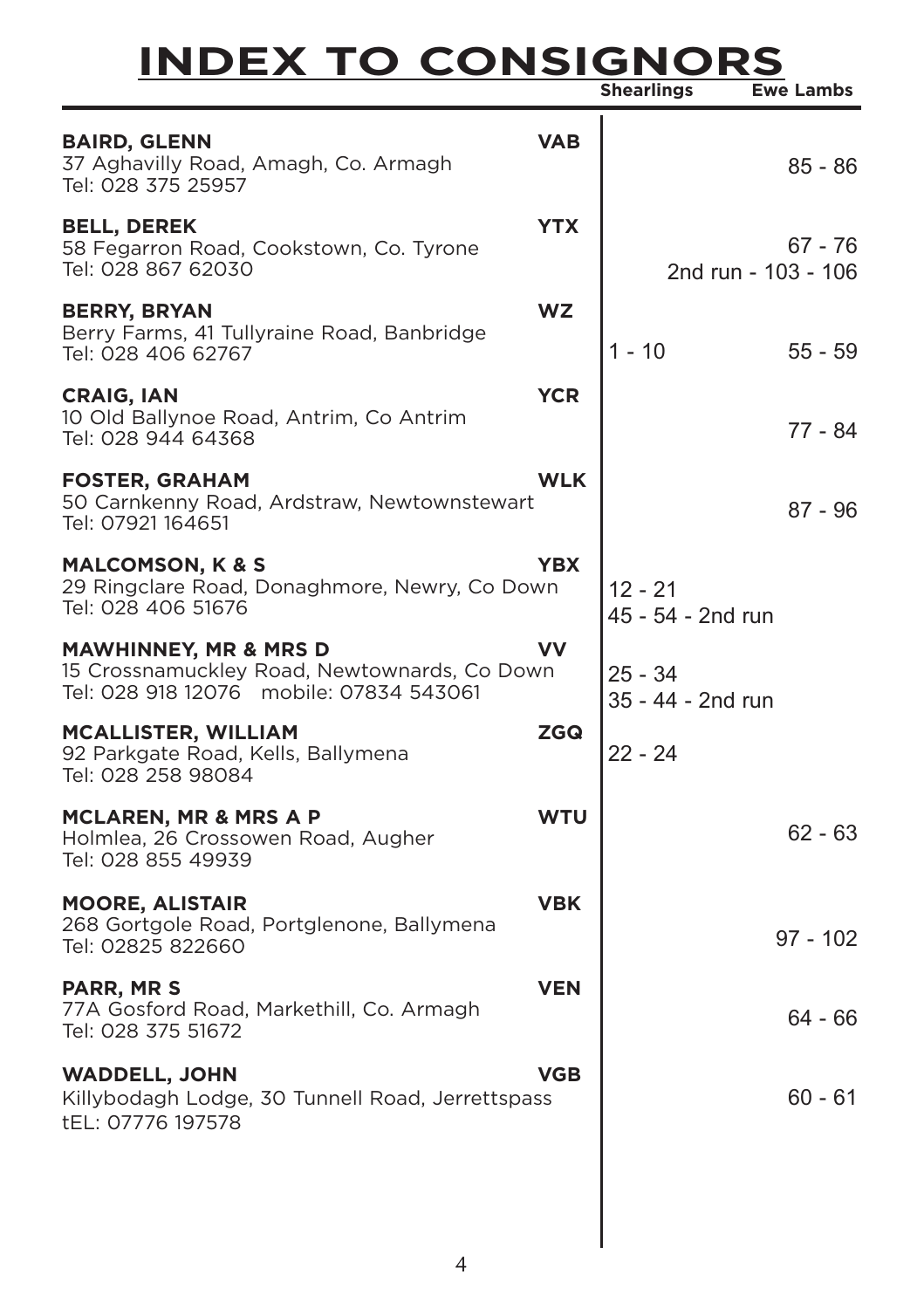## **NOTES TO PURCHASERS**

**Prospective purchasers MUST contact Dungannon Market PRIOR to the sale to register with the market to enable purchasing on sale day.** 

**Purchaser numbers are being restricted by Dungannon.**

**There may be changes to the rules on the day, depending on the Covid19 advice at that time. You will be advised on entry to the market \*\* STRICTLY NO UNDER 16s \*\***

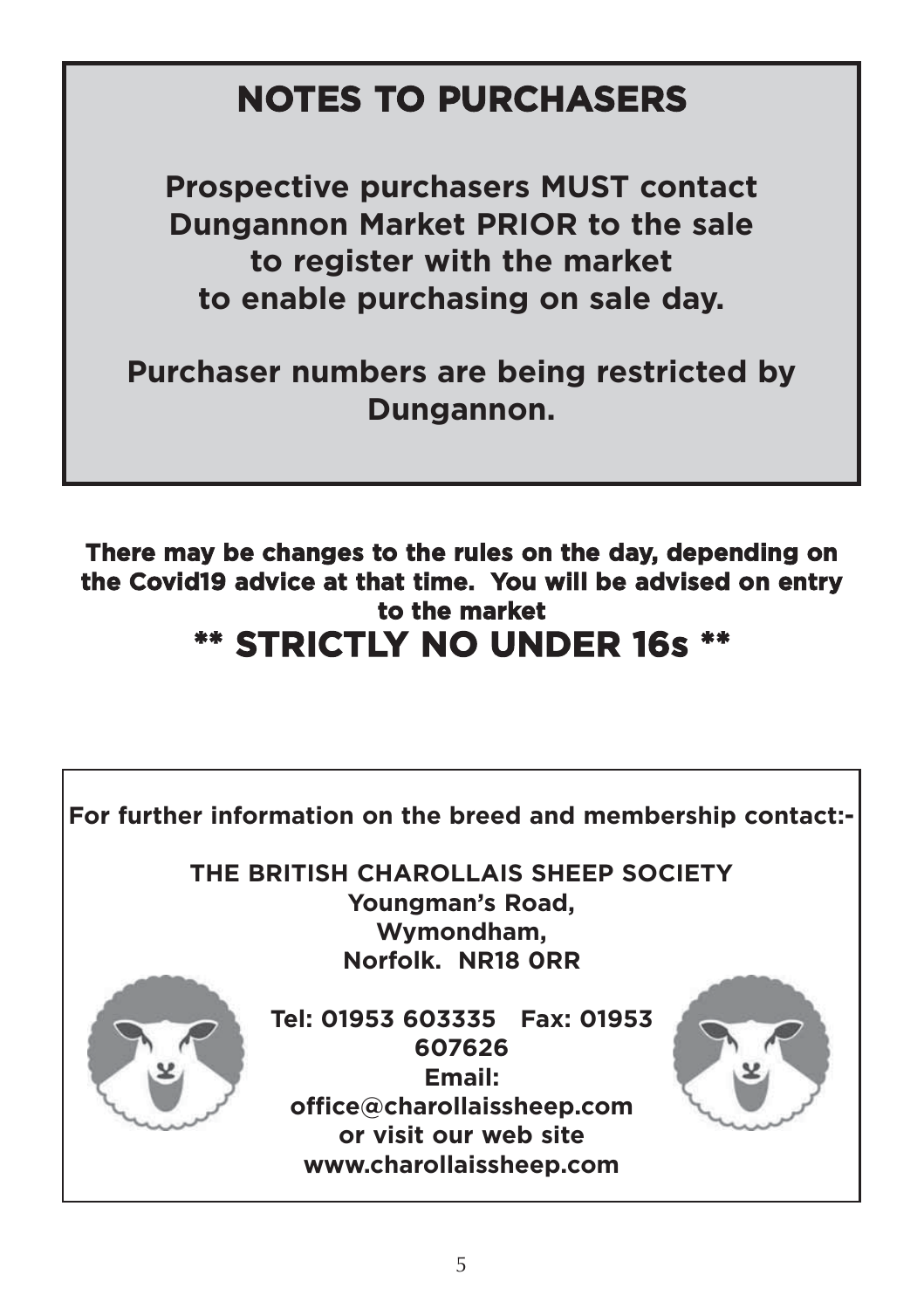## **Shearling Ewes**

## **MR BRYAN BERRY (BANVILLE)**

#### All shearling ewes have been covered by Drumsallagh Virent (20ZWV00395) LOT 1 BANVILLE 19WZ00557 (UK1781625/00557) **TWIN** 13/12/2018 Sire: Banville Super Mario (17H1372047) SS: (12H1320035) Dam: Banville (15WZ00340) DS: Banville Norman (13H1330050) Scanned twins LOT 2 BANVILLE 19WZ00559 (UK1781625/00559) 14/12/2018 **TWIN** Sire: Banville Super Mario (17H1372047) SS: (12H1320035) Dam: Banville (17WZ00442) DS: Banville Norman (13H1330050) Scanned twins LOT 3 BANVILLE 19WZ00566 (UK1781625/00566)

**TWIN** 15/12/2018

Sire: Drumsallagh Senior (17H1372046) SS: (16H1362047) Dam: Banville (14WZ00287) DS: Banville Masterclass (12H1320114) Scanned twins

## LOT 4 BANVILLE 19WZ00568 (UK1781625/00568)

**TWIN** 15/12/2018 Sire: Knockin Troublemaker (18XXJ00495) SS: Oakchurch Ruben (16WKW00152) Dam: Banville (16WZ00393) DS: Banville Norman (13H1330050) Scanned triplets.

## LOT 5 BANVILLE 19WZ00572 (UK1781625/00572)

**TWIN** 16/12/2018 Sire: Banville Super Mario (17H1372047) SS: (12H1320035) Dam: Banville (17WZ00491) DS: Drumsallagh Pierre (15ZWV00237) Scanned twins.

LOT 6 BANVILLE 19WZ00587 (UK1781625/00587) TWIN 07/01/2019 Sire: Banville Super Mario (17H1372047) SS: (12H1320035) Dam: Banville (16WZ00406) DS: Banville Norman (13H1330050) Scanned twins

## LOT 7 BANVILLE 19WZ00589 (UK1781625/00589)

**TWIN** 09/01/2019 Sire: Banville Super Mario (17H1372047) SS: (12H1320035) Dam: (11H1310106) **DS: (0D89007)** Scanned triplets.

## LOT 8 BANVILLE 19WZ00590 (UK1781625/00590)

**TWIN** 09/01/2019 Sire: Banville Super Mario (17H1372047) SS: (12H1320035) **Dam:** (11H1310106) **DS: (0D89007)** Scanned twins.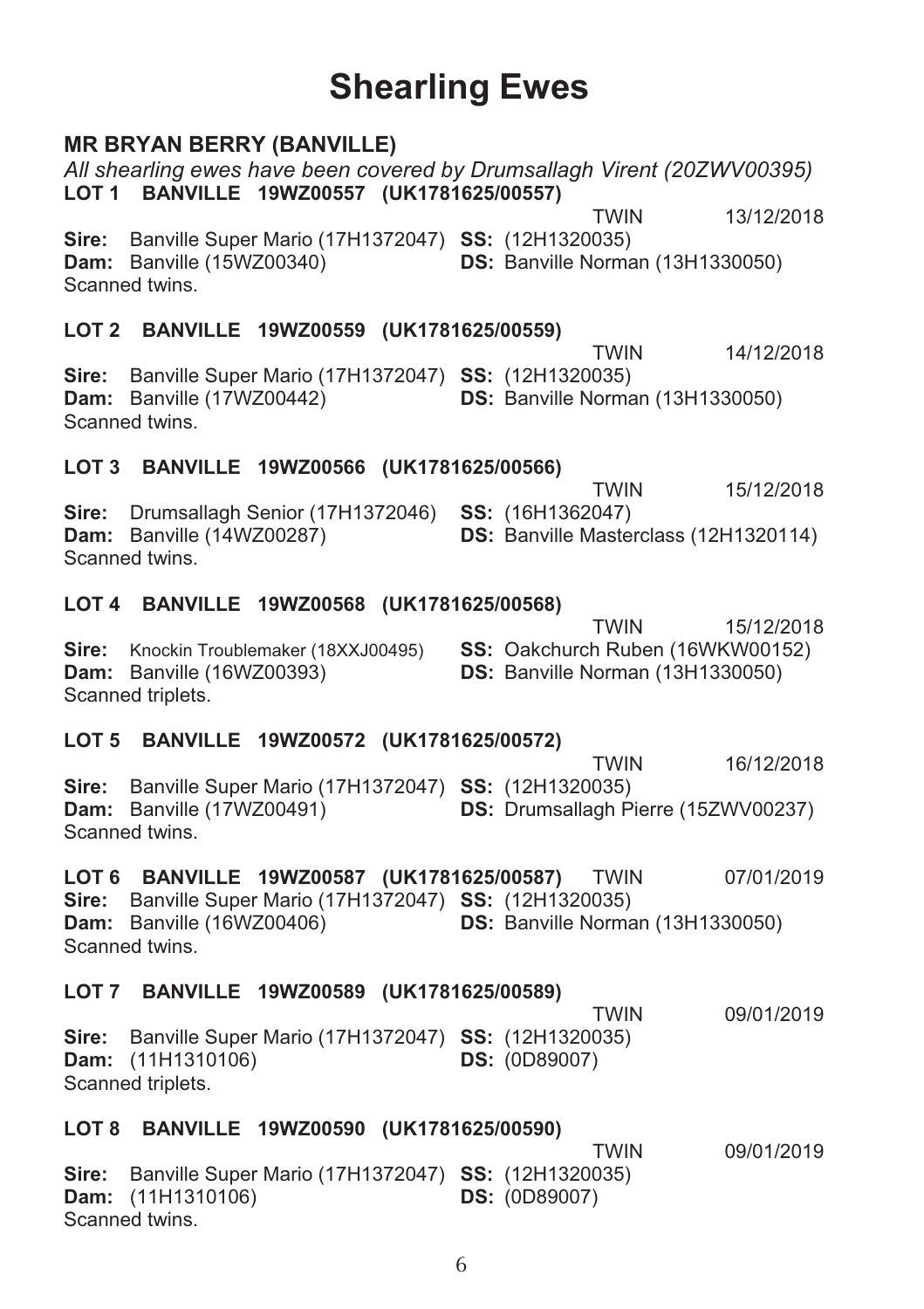## LOT 9 BANVILLE 19WZ00597 (UK1781625/00597)

WIN 14/01/2019

**Sire:** Banville Super Mario (17H1372047) **SS:** (12H1320035) **Dam:** Banville (17WZ00453)  $(17WZ00453)$  **DS:** Drumsallagh Pierre  $(15ZWV00237)$ Scanned twins.

## LOT 10 BANVILLE 19WZ00600 (UK1781625/00600)

 $SINGL$  $F$ 17/01/2019

**TWIN** 

**Sire:** Banville Super Mario (17H1372047) **SS:** (12H1320035) **Dam:** Banville (17WZ00459) (17WZ00459) **DS:** Banville Norman (13H1330050) Scanned twins.

## **- !" -**

## $\blacksquare$  & GEOFFREY MALCOMSON (RINGCLARE)

*Ringclare Flock is offering 20 strong hogget ewes, with a lot of proven bloodlines, including offspring of Ballyhibben Lulu. We have sold very few daughters from Lulu so far, with sales topping Worcester at 3,000gns and her offspring sold so far averaging £1700. The stock rams used this year include Loanhead Trademark (Worcester Champion 2018), Elmwick Upfront (reserve champion at Builth Wells II 2019) and Tullyear Unstoppable purchased privately.* 

*Trademark and Upfront were bought for their sheer strength and length with upstanding presence. Unstoppable has bred super skins and plenty of lift and muscle.* 

*All the ewes were served naturally this year, with early lambing ewes due from the 5th December 2020, and later hoggets due from 1st January 2021.* 

*Thanks in advance for your support, and good luck with your purchases.* 

LOT 12 RINGCLARE 19YBX00687 (UK1781263/00687) **TWIN** WIN 16/12 /2018 **Sire:** Lineside Super Sam (17ZLZ00821) **SS:** Lakeland One Direction (14WTY00063) **Dam:** Ballyhibben (11B311079) **DS:** (0YNT7030)

Scanned twins, due early December to Elmwick Upfront.

## **- +( &)-("\*+**

TWIN 2 8/03/2019 **Sire:** Lineside Super Sam (17ZLZ00821) **SS:** Lakeland One Direction (14WTY00063) **Dam:** Ringclare (17YBX00507)  $(S: Riverdale Rocky (16ZEG00220))$ Scanned twins, due early December to Loanhead Trademark

LOT 14 RI **NGCLARE 19YBX00668 (UK1781263/00668)** T WIN 15/12/2018 **Sire: Bicton Trailblazer (18VAA00362**  $)$  SS: Arbryn Olazabal (14WRF00262) **Dam**: Ringclare (15YBX00406) **DS:** Merchant Paddy (12F1612060) Dam was an original natural Lulu daughter, consistently breeding super stock. Scanned with twins to Tullyear Unstoppable, due early December.

## **- ( &)-("\*,++,+**-

**TWIN** WIN 13/12 /2018 **Sire:** Lineside Super Sam (17ZLZ00821) **SS:** Lakeland One Direction (14WTY00063) **Dam:** (13D82 13036)  $DS: High Way Mabon (12ZDG00120)$ Dam purchased from Eddie Buckley as a ewe lamb, a very maternal prolific family, always breeding sale sheep. Scanned twins, due early January to Tullyear Unstoppable.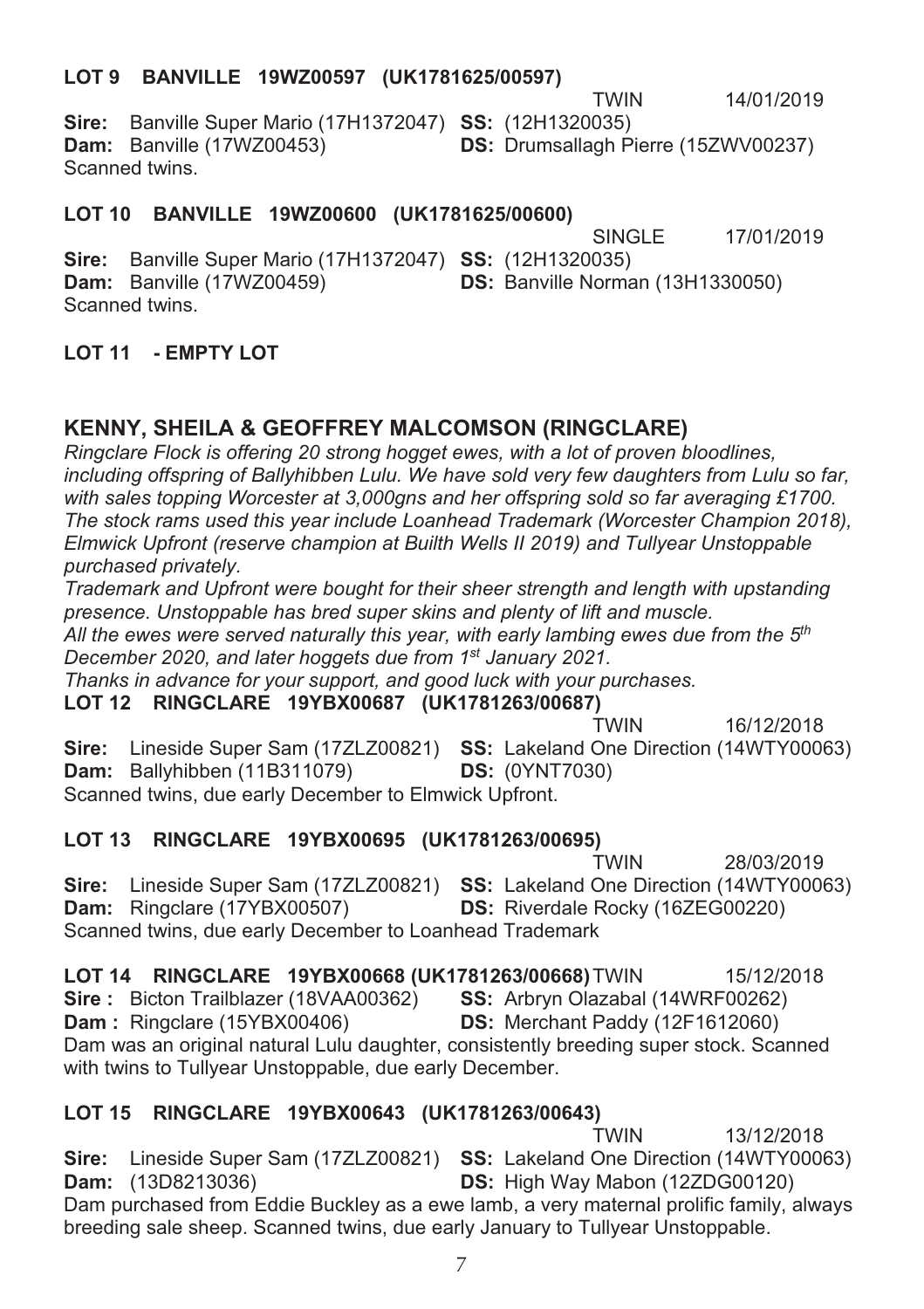#### LOT 16 RINGCLARE 19YBX00717 (UK1781263/00717) **TWIN**

Sire: Lineside Super Sam (17ZLZ00821) SS: Lakeland One Direction (14WTY00063) Dam: Ringclare (12YBX00170) DS: Ringclare Legend (11YBX00101) A young April born Super Sam daughter. Scanned twins, early December to Elmwick Upfront.

## LOT 17 RINGCLARE 19YBX00655 (UK1781263/00655)

14/12/2018 Sire: Lineside Super Sam (17ZLZ00821) SS: Lakeland One Direction (14WTY00063) Dam: Ringclare (16YBX00467) DS: Riverdale Kidd (1ZEG0020) A powerful Lulu / Kidd grand daughter, her dam was a full sister to the top priced hogget sold at Worcester 2017 for 3,000gns. Scanned single, due early December to Tullyear Unstoppable.

## LOT 18 RINGCLARE 19YBX00635 (UK1781263/00635)

12/12/2018 **TWIN** SS: Arbryn Olazabal (14WRF00262) Sire: Bicton Trailblazer (18VAA00362) Dam: Ringclare (16YBX00469) **DS:** Riverdale Kidd (1ZEG0020) Another Lulu / Kidd grand daughter, sired by Trailblazer. Her dam's ET flush has made a tremendous mark on the flock and the offspring always stand out. Scanned twins, due early January to Elmwick Upfront.

## LOT 19 RINGCLARE 19YBX00645 (UK1781263/00645)

TRIPLET 13/12/2018

Sire: Knockin Shockin' (17XXJ00376) SS: Oakchurch Ruben (16WKW00152) Dam: Ringclare (15YBX00407) DS: Merchant Paddy (12F1612060) Full of breeding lines this time. The dam is an original Lulu daughter and the sire is the record priced ram Knockin Shockin. Scanned twins, due early January to Elmwick Upfront.

## LOT 20 RINGCLARE 19YBX00675 (UK1781263/00675)

TRIPI FT 15/12/2018 Sire: Lineside Super Sam (17ZLZ00821) SS: Lakeland One Direction (14WTY00063) Dam: Ringclare (16YBX00475) DS: Riverdale Kidd (1ZEG0020) A Super Sam daughter out of a Kidd / Lulu dam - great potential. Scanned twins, due early December to Elmwick Upfront.

#### **LOT 21** RINGCLARE 19YBX00669 (UK1781263/00669)

15/12/2018 **TWIN** Sire: Bicton Trailblazer (18VAA00362) SS: Arbryn Olazabal (14WRF00262) Dam: Ringclare (15YBX00406) DS: Merchant Paddy (12F1612060) A full sister to 19YBX00668 Lot 14 another one who breeds back to Lulu. Scanned twins, due early January to Elmwick Upfront.

## **MR WILLIAM MCALLISTER (ARTNAGULLION)**

All served by Loanhead Upperclass, whose first son sold at Worcester 2020 for 3.200qns. All sired by Knockin Shop who was purchased for 6,000gns. He has bred sons to 3,800gns and daughters to 1,950gns.

## **TWIN**

09/04/2019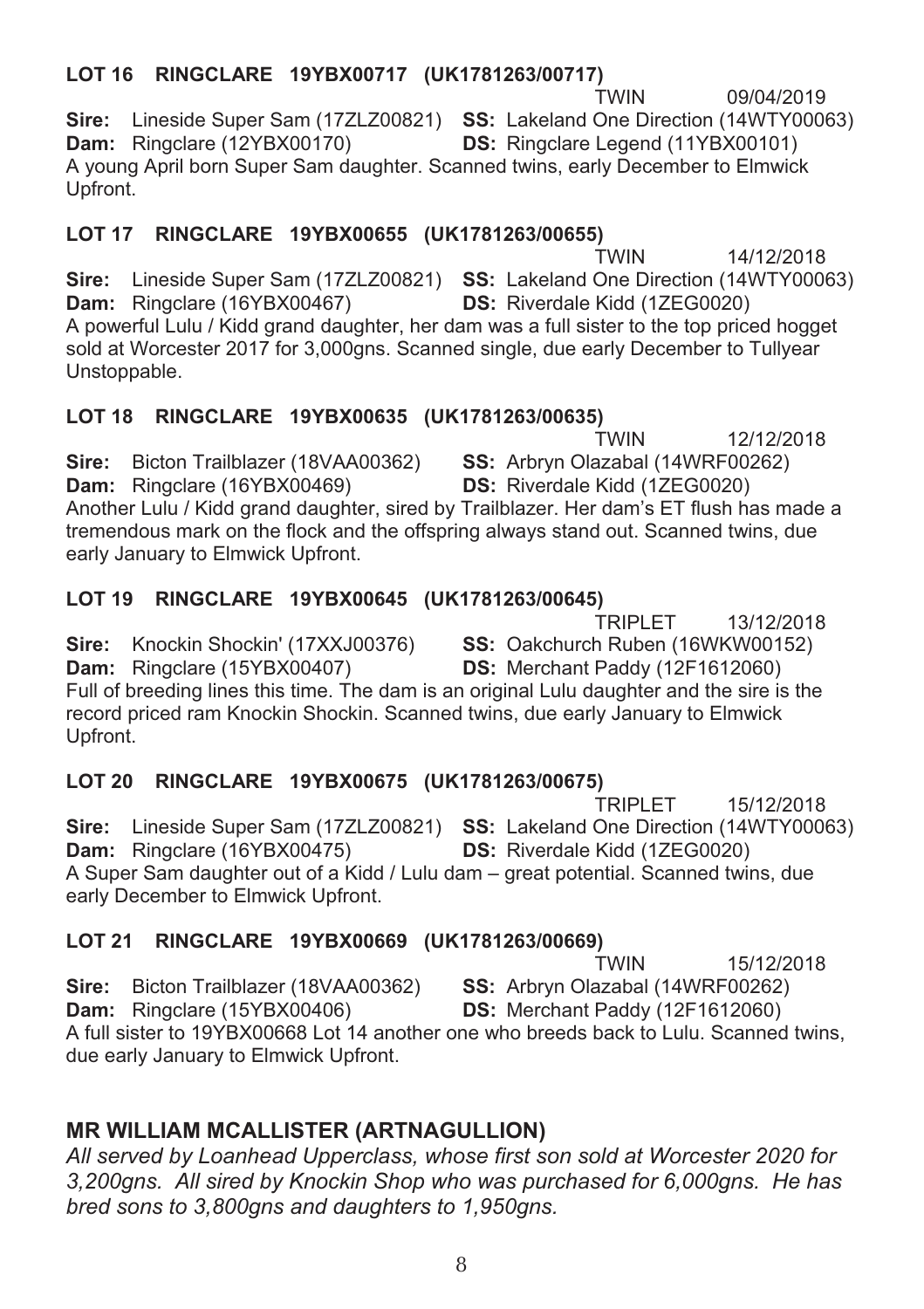## LOT 22 ARTNAGULLION 19ZGQ03976 (UK1760616/03976)

SINGLE - ET 08/01/2019

SS: Oakchurch Ruben (16WKW00152) **DS: Castellau Figurehead (0TZ5046)** 

Sire: Knockin Shop (17XXJ00377) Dam: Artnagullion (13ZGQ01485)

Served  $17<sup>th</sup>$  July – scanned twins. Full brothers have sold to 2.300 ans and full sisters to 1,950gns.

## LOT 23 ARTNAGULLION 19ZGQ03965 (UK1760616/03965)

**TRIPLET** 07/01/2019 Sire: Knockin Shop (17XXJ00377) SS: Oakchurch Ruben (16WKW00152) Dam: Artnagullion (16ZGQ02919) **DS: Ballyhibben Kickstart (1B30009)** Served 17th July - scanned triplets. Full brother was 1<sup>st</sup> in January class at Worcester 2019.

## LOT 24 ARTNAGULLION 19ZGQ03968 (UK1760616/03968)

Sire: Knockin Shop (17XXJ00377) Dam: Artnagullion (13ZGQ01485) Service details at sale – full sister to Lot 22

## **MR & MRS D MAWHINNEY (ROCKVILLA)**

All ran with Tullvear Uncle Drew (190Y03197) from 8th July LOT 25 ROCKVILLA 19VV03084 (UK1790720/03084)

Sire: Arbryn Panther (15WRF00359) Dam: Rockvilla (17VV02526) Scanned twins

TRIPI FT 13/12/2018

## LOT 26 ROCKVILLA 19VV03091 (UK1790720/03091)

Sire: Arbryn Panther (15WRF00359) Dam: Rockvilla (16VV02242) Scanned triplets.

LOT 27 ROCKVILLA 19VV03093 (UK1790720/03093)

Sire: Arbryn Panther (15WRF00359) Dam: Rockvilla (15VV01789) Scanned twins.

LOT 28 ROCKVILLA 19VV03095 (UK1790720/03095)

Sire: Arbryn Panther (15WRF00359) **Dam:** Rockvilla (15VV01805) Scanned single.

**TRIPLET** 23/12/2018

18/12/2018

20/12/2018

- SS: Shamrock Northern Star (13XRL00159)
- DS: Carriganeela (14H714007)

SS: Shamrock Northern Star (13XRL00159) DS: Carriganeela (14H714007)

SS: Shamrock Northern Star (13XRL00159)

SS: Shamrock Northern Star (13XRL00159)

**DS:** Loanhead Northern Star (13WNC07430)

**TWIN** 

**TWIN** 

DS: Carriganeela (14H714007)

SINGLE-FT 07/01/2019

- SS: Oakchurch Ruben (16WKW00152)
- DS: Castellau Figurehead (0TZ5046)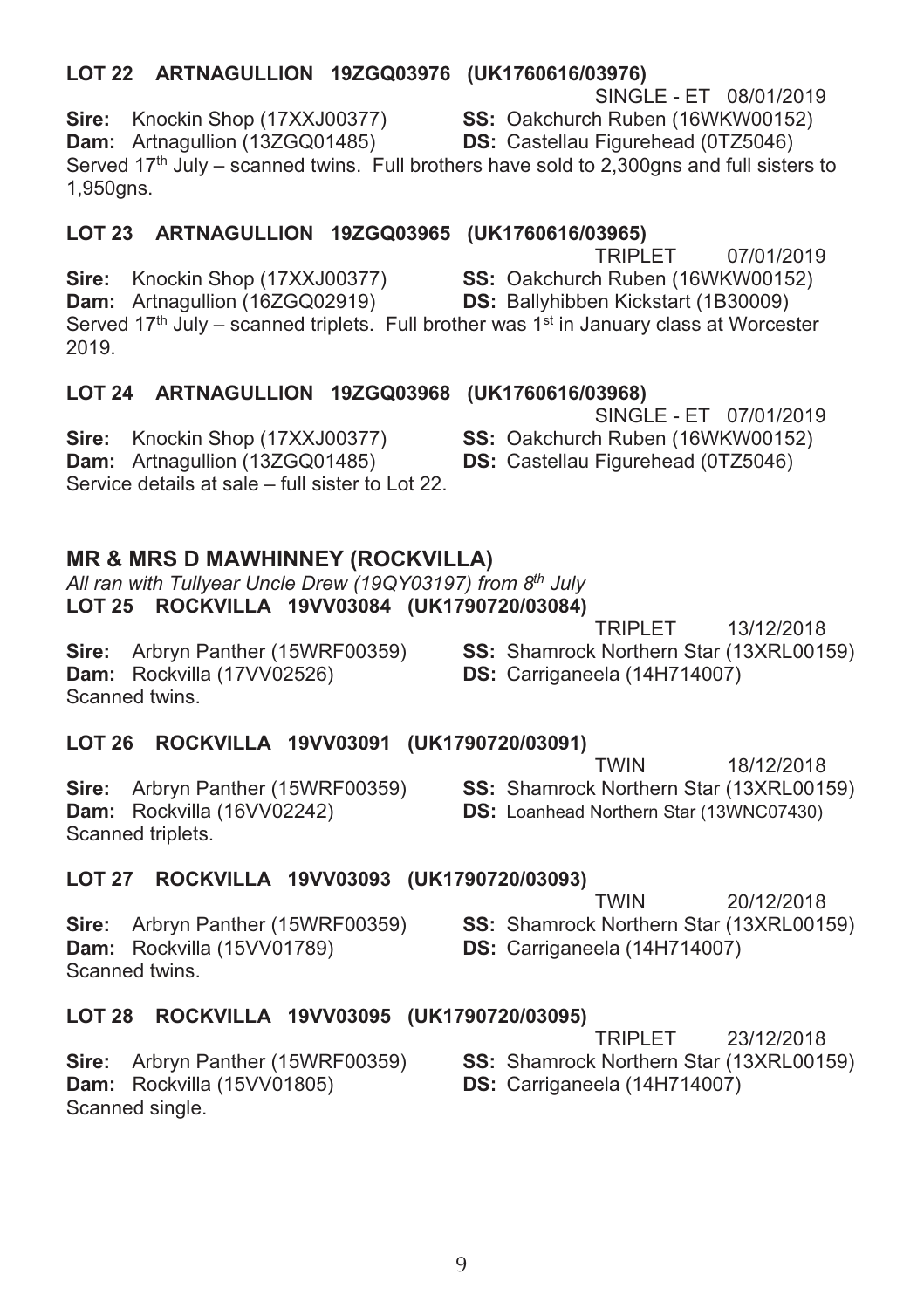## LOT 29 ROCKVILLA 19VV03113 (UK1790720/03113)

Sire: Arbryn Panther (15WRF00359) Dam: Rockvilla (15VV01726) Scanned twins.

**TWIN** 03/01/2019 SS: Shamrock Northern Star (13XRL00159)

DS: Carriganeela (14H714007)

**TWIN** 

DS: Carriganeela (14H714007)

## LOT 30 ROCKVILLA 19VV03114 (UK1790720/03114)

Sire: Arbryn Panther (15WRF00359) Dam: Rockvilla (15VV01726) Scanned single

SS: Shamrock Northern Star (13XRL00159)

03/01/2019

## LOT 31 ROCKVILLA 19VV03118 (UK1790720/03118)

Sire: Arbryn Panther (15WRF00359) Dam: Rockvilla (15VV01657) Scanned single.

**TWIN** 03/01/2019 SS: Shamrock Northern Star (13XRL00159) DS: Honddu Investigator (0YSS8053)

### LOT 32 ROCKVILLA 19VV03167 (UK1790720/03167)

Sire: Arbryn Panther (15WRF00359) Dam: Rockvilla (13VV01093) Scanned single.

SINGLE. 16/01/2019 SS: Shamrock Northern Star (13XRL00159) **DS:** Honddu Investigator (0YSS8053)

LOT 33 ROCKVILLA 19VV03190 (UK1790720/03190) TRIPLET 22/01/2019 Sire: Arbryn Panther (15WRF00359) SS: Shamrock Northern Star (13XRL00159) Dam: Rockvilla (16VV02276) **DS:** Loanhead Northern Star (13WNC07430) Scanned twins.

### LOT 34 ROCKVILLA 19VV03192 (UK1790720/03192)

Sire: Arbryn Panther (15WRF00359) Dam: Rockvilla (13VV01069) Scanned twins.

**TWIN** 22/01/2019 SS: Shamrock Northern Star (13XRL00159) DS: Logie Durno Lotus (11ZNN02253)

## Shearling Ewes - 2<sup>nd</sup> Run

## **MR & MRS D MAWHINNEY (ROCKVILLA)**

All ran with Tullyear Uncle Drew (19QY03197) from 8th July LOT 35 ROCKVILLA 19VV03194 (UK1790720/03194)

Sire: Blakeney Samson (17D5617018) Dam: Rockvilla (17VV02530) Scanned twins.

SS: June Sentry Duty (0B728028) **DS:** Rhaeadr Perfection (15XXK01132)

**TWIN** 

24/01/2019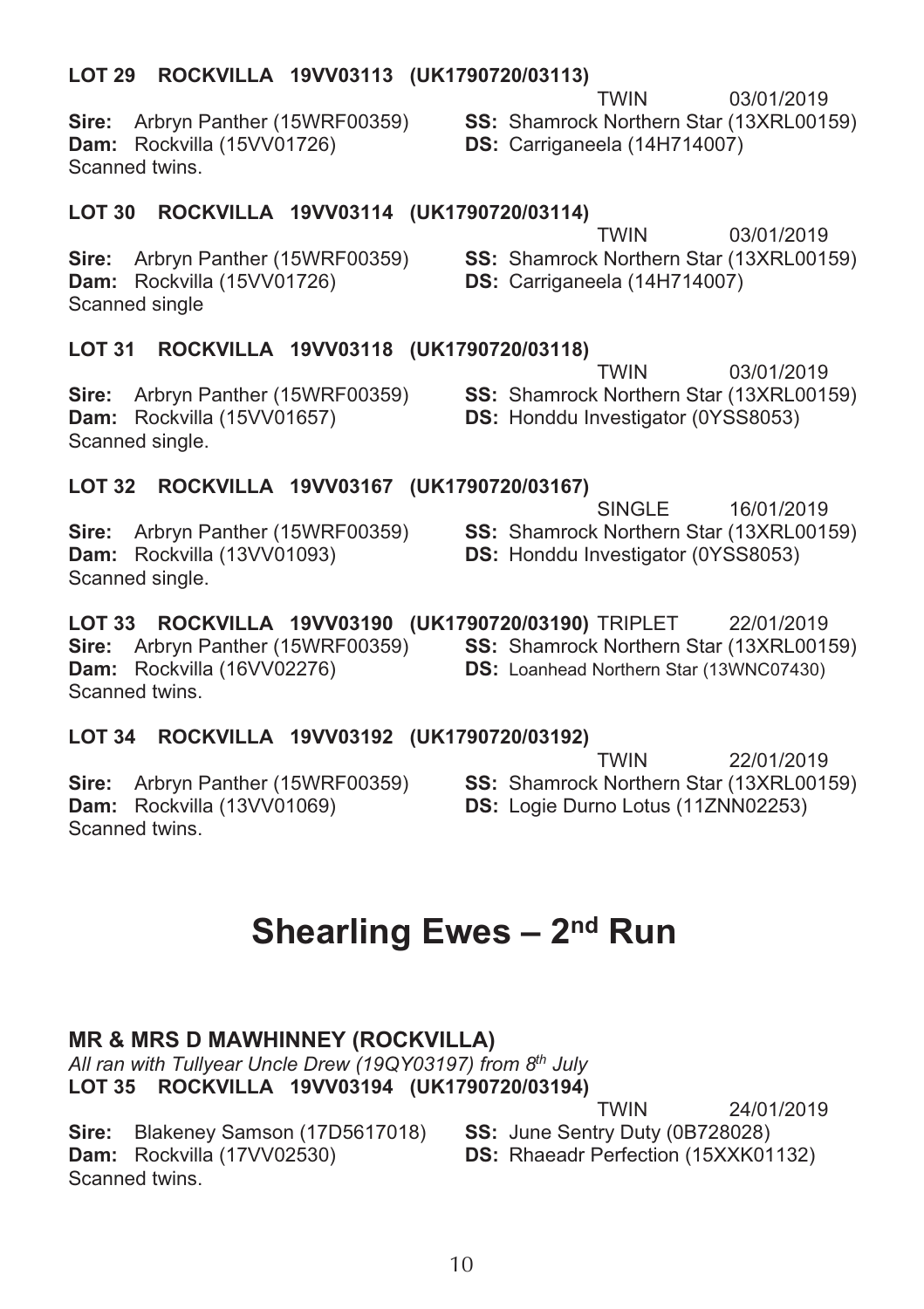## LOT 36 ROCKVILLA 19VV03200 (UK1790720/03200)

Sire: Artnagullion Trojan (18ZGQ03561) SS: Knockin Shop (17XXJ00377) Dam: Rockvilla (17VV02485) Scanned twins

LOT 37 ROCKVILLA 19VV03202 (UK1790720/03202) **TWIN** 

Sire: Artnagullion Trojan (18ZGQ03561) SS: Knockin Shop (17XXJ00377) Dam: Rockvilla (17VV02378) Scanned twins

### LOT 38 ROCKVILLA 19VV03203 (UK1790720/03203)

Artnogyllian Traian (1970002561) **SS**, Knogkin Shan (17YY 100277) Sire: Dam Scan

## LOT

Sire: Dam: Rockvilla (17VV02612) **DS:** Arbryn Panther (15WRF00359) Scanned twins

### LOT 40 ROCKVILLA 19VV03209 (UK1790720/03209)

Sire: Artnagullion Trojan (18ZGQ03561) SS: Knockin Shop (17XXJ00377) Dam: Rockvilla (17VV02383) Scanned triplets.

## LOT 41 ROCKVILLA 19VV03219 (UK1790720/03219)

Sire: Artnagullion Troian (18ZGQ03561) SS: Knockin Shop (17XXJ00377) Dam: Rockvilla (17VV02364) Scanned single.

SINGLE 31/01/2019 DS: Wernfawr Rex (16XEV00937)

**TWIN** 

DS: Wernfawr Rex (16XEV00937)

## LOT 42 ROCKVILLA 19VV03230 (UK1790720/03230)

Sire: Artnagullion Trojan (18ZGQ03561) SS: Knockin Shop (17XXJ00377) Dam: Rockvilla (17VV02578) Scanned single.

13/02/2019 **SINGLE DS:** Arbryn Panther (15WRF00359)

## LOT 43 ROCKVILLA 19VV03232 (UK1790720/03232)

|                                        | <b>TWIN</b>                               | 14/02/2019 |
|----------------------------------------|-------------------------------------------|------------|
| <b>Sire:</b> Wernfawr Rex (16XEV00937) | <b>SS: Wernfawr Nijinsky (13XEV00525)</b> |            |
| <b>Dam:</b> Rockvilla (15VV01745)      | <b>DS:</b> Logie Durno Lotus (11ZNN02253) |            |
| Scanned twins.                         |                                           |            |

| : Arthaquillon Trojan (18ZGQ03561)<br><b>EXECO EXECUTE:</b> Rockvilla (17VV02432)<br>nned triplets. | <b>SS:</b> Knockin Shop (1/XXJ003/7)<br><b>DS:</b> Wernfawr Rex (16XEV00937) |            |  |  |
|-----------------------------------------------------------------------------------------------------|------------------------------------------------------------------------------|------------|--|--|
| 39.<br>ROCKVILLA 19VV03205 (UK1790720/03205)                                                        |                                                                              |            |  |  |
|                                                                                                     | <b>TWIN</b>                                                                  | 25/01/2019 |  |  |
| : Artnagullion Trojan (18ZGQ03561)                                                                  | <b>SS:</b> Knockin Shop (17XXJ00377)                                         |            |  |  |
| $\mathsf{L}$ Declaribe (47) A100040)                                                                | $\mathbf{R}$ . Ashmun Donthon (15) NDF00250)                                 |            |  |  |

SINGLE

**DS: Rhaeadr Perfection (15XXK01132)** 

DS: Wernfawr Rex (16XEV00937)

**TRIPI FT** 24/01/2019

25/01/2019

25/01/2019

27/01/2019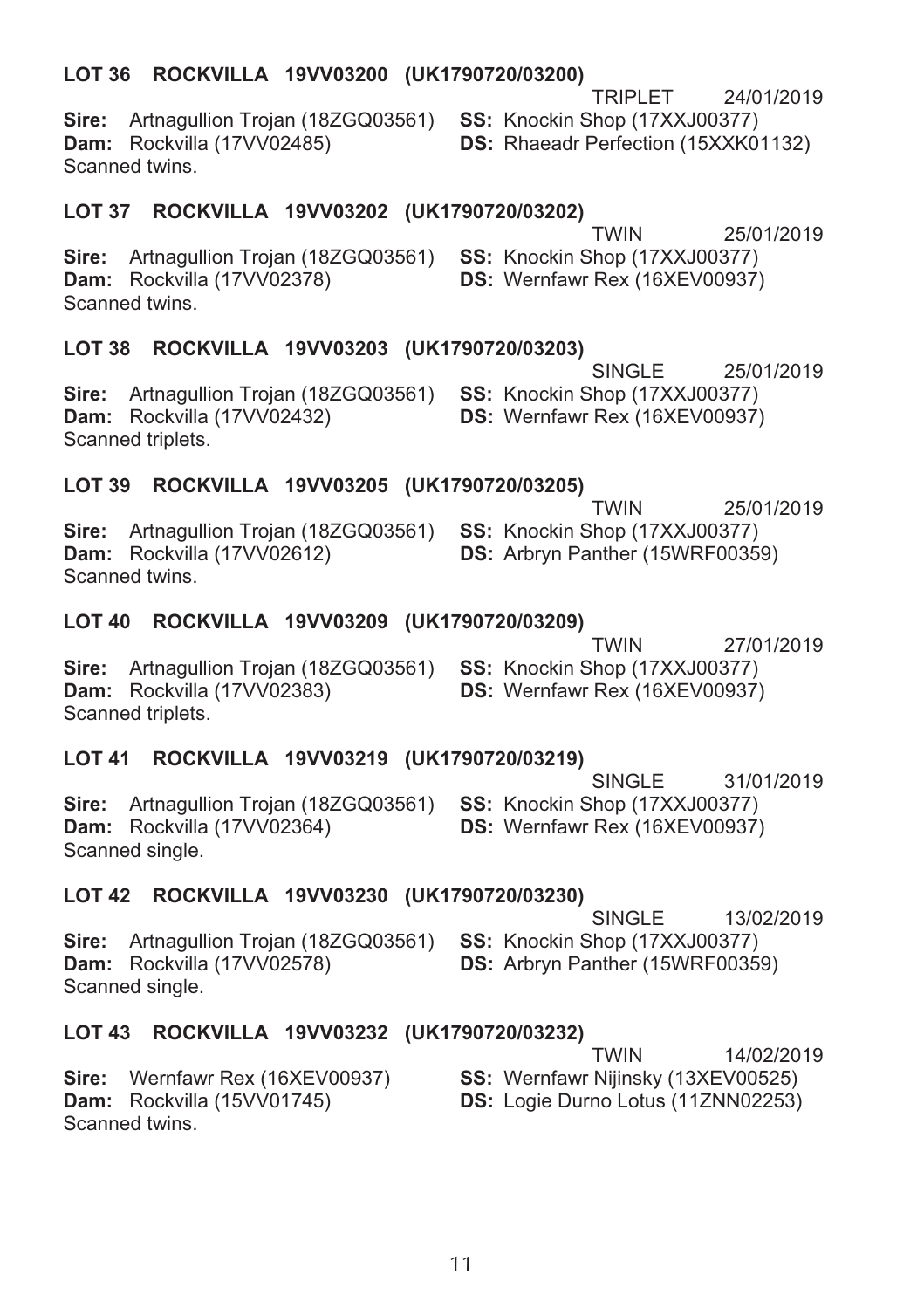## LOT 44 ROCKVILLA 19VV03246 (UK1790720/03246)

SINGLE. 24/02/2019

Sire: Wernfawr Rex (16XEV00937) Dam: Rockvilla (16VV02123) Scanned single.

SS: Wernfawr Nijinsky (13XEV00525) **DS: Rhaeadr Perfection (15XXK01132)** 

## **KENNY, SHEILA & GEOFFREY MALCOMSON (RINGCLARE)**

Ringclare Flock is offering 20 strong hogget ewes, with a lot of proven bloodlines, including offspring of Ballyhibben Lulu. We have sold very few daughters from Lulu so far. with sales topping Worcester at 3000gns and her offspring sold so far averaging £1700. The stock rams used this vear include Loanhead Trademark (Worcester Champion 2018). Elmwick Upfront (reserve champion at Builth Wells II 2019) and Tullyear Unstoppable purchased privately.

Trademark and Upfront were bought for their sheer strength and length with upstanding presence. Unstoppable has bred super skins and plenty of lift and muscle. All the ewes were served naturally this year, with early lambing ewes due from the  $5<sup>th</sup>$ December 2020, and later hoggets due from 1<sup>st</sup> January 2021.

Thanks in advance for your support, and good luck with your purchases.

LOT 45 RINGCLARE 19YBX00631 (UK1781263/00631)

**TWIN** 04/12/2018 Sire: Hollylodge Supreme (17XWZ00370) SS: Rhaeadr Prospect (15XXK01129) Dam: Logie Durno (17ZNN18429) DS: Wernfawr Red Bull (16XEV00947) Sire by Hollylodge Supreme, who has bred rams for many pedigree flocks - a super powerful ewe. Scanned single, due early December to Elmwick Upfront.

## LOT 46 RINGCLARE 19YBX00678 (UK1781263/00678)

**ARR/ARO TWIN** 15/12/2018 Sire: Lineside Super Sam (17ZLZ00821) SS: Lakeland One Direction (14WTY00063) Dam: Ringclare (15YBX00386) DS: Lisfuncheon Muscle Maker (12A5412062) A Super Sam daughter. Scanned twins, due early December to Elmwick Upfront.

## LOT 47 RINGCLARE 19YBX00640 (UK1781263/00640)

SINGLE 13/12/2018 Sire: Lineside Super Sam (17ZLZ00821) SS: Lakeland One Direction (14WTY00063) Dam: Ringclare (12YBX00199) DS: Riverdale Kidd (1ZEG0020) Another by Super Sam. Scanned twins, due early December to Elmwick Upfront.

## LOT 48 RINGCLARE 19YBX00652 (UK1781263/00652)

**TWIN** 13/12/2018 Sire: Lineside Super Sam (17ZLZ00821) SS: Lakeland One Direction (14WTY00063) Dam: Ringclare (17YBX00532) DS: Riverdale Rocky (16ZEG00220) A ewe with potential here with female bloodlines to look out for. Scanned twins, due early December to Elmwick Upfront.

## LOT 49 RINGCLARE 19YBX00693 (UK1781263/00693)

02/02/2019 ARR/ARO **TWIN** Sire: Lineside Super Sam (17ZLZ00821) SS: Lakeland One Direction (14WTY00063) Dam: Ringclare (17YBX00546) DS: Riverdale Rocky (16ZEG00220) A younger hogget. Scanned twins, due early December to Elmwick Upfront.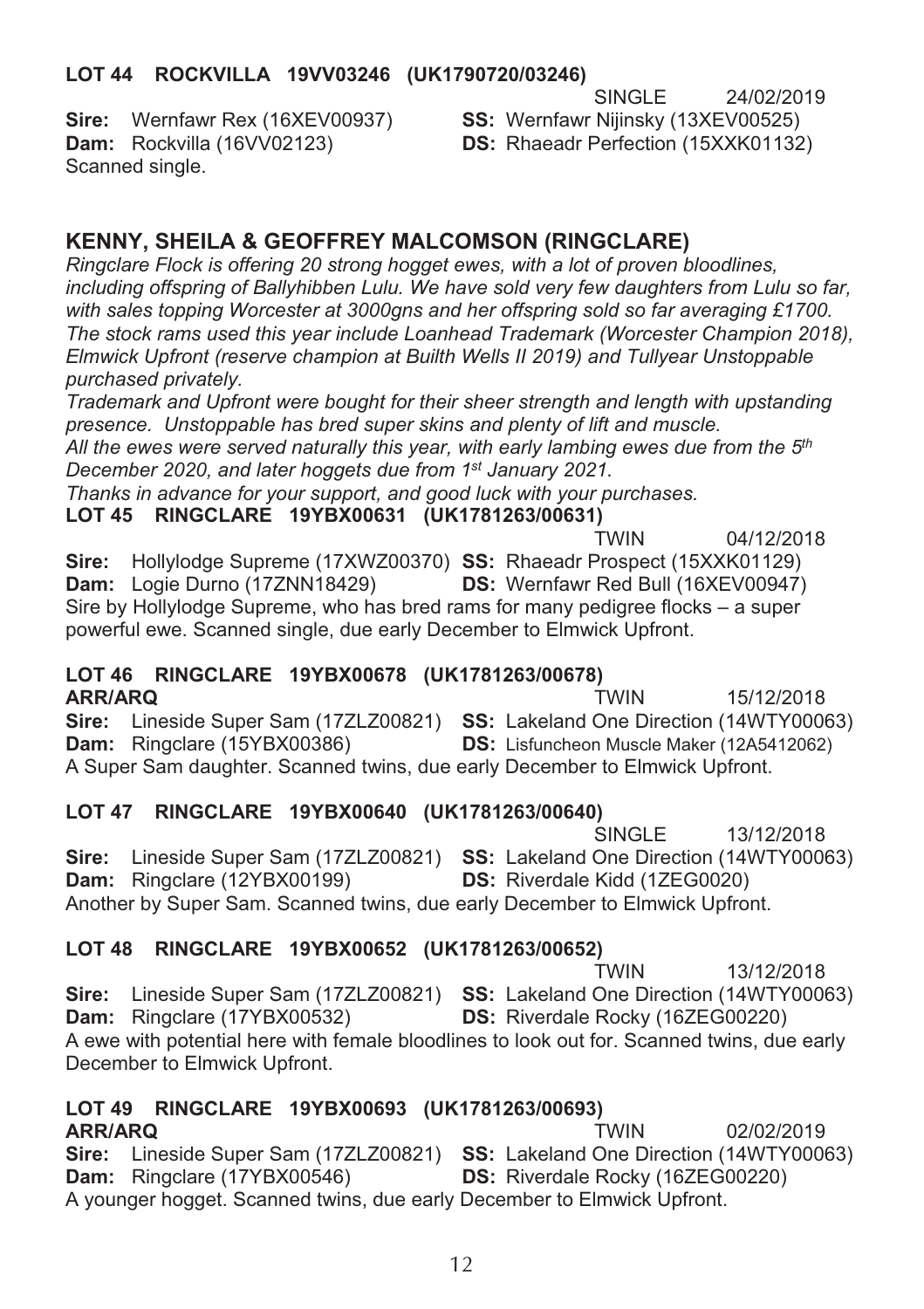### LOT 50 RINGCLARE 19YBX00713 (UK1781263/00713) **TWIN**

24/02/2019

SS: Hollylodge Supreme (17XWZ00370) Sire: Loanhead Trademark (18WNC22681) **DS:** Riverdale Rocky (16ZEG00220) Dam: Ringclare (17YBX00519) A February born ewe by Trademark. Scanned twins, due early January to Tullyear Unstoppable.

#### **LOT 51** RINGCLARE 19YBX00716 (UK1781263/00716)

**TWIN** 20/03/2019 Sire: Lineside Super Sam (17ZLZ00821) SS: Lakeland One Direction (14WTY00063) Dam: Ringclare (12YBX00170) DS: Ringclare Legend (11YBX00101) Another young hogget. Scanned single, due early December to Tullyear Unstoppable. Full sister to Lot 16 (19YBX00717).

## LOT 52 RINGCLARE 19YBX00654 (UK1781263/00654)

**TWIN** 14/12/2018 Sire: Lineside Super Sam (17ZLZ00821) SS: Lakeland One Direction (14WTY00063) Dam: Ringclare (16YBX00454) DS: Lisfuncheon Muscle Maker (12A5412062) A Super Sam daughter. Scanned twins, due early December to Elmwick Upfront.

## LOT 53 RINGCLARE 19YBX00696 (UK1781263/00696)

**TWIN** 17/12/2018 Sire: Lineside Super Sam (17ZLZ00821) SS: Lakeland One Direction (14WTY00063) Dam: Drumdarragh (12XVJ00165) DS: Banville Kofi Kingston (1WZ0003) Dam was purchased as a ewe lamb, always breeding smart offspring. Scanned single, due early December to Loanhead Trademark.

#### LOT 54 RINGCLARE 19YBX00648 (UK1781263/00648) ARR/ARQ **SINGLE**

SS: Arbryn Olazabal (14WRF00262) Sire: Bicton Trailblazer (18VAA00362) Dam: Ringclare (16YBX00469) DS: Riverdale Kidd (1ZEG0020) A Trailblazer daughter, reared as a pet lamb, so needed more time to grow out. Great muscle, with plenty of potential, Scanned twins, due early December to Elmwick Upfront.

## **Ewe Lambs**

## **MR BRYAN BERRY (BANVILLE)**

LOT 55 BANVILLE 20WZ00619 (UK1781625/00619)

17/12/2019

14/12/2018

Sire: Drumsallagh Senior (17H1372046) SS: (16H1362047) Dam: Banville (17WZ00461) DS: Banville Norman (13H1330050)

## LOT 56 BANVILLE 20WZ00620 (UK1781625/00620)

Sire: Drumsallagh Senior (17H1372046) Dam: Banville (15WZ00336)

**TWIN** 18/12/2019

SS: (16H1362047)

SINGLE.

**DS: Banville Masterclass (12H1320114)**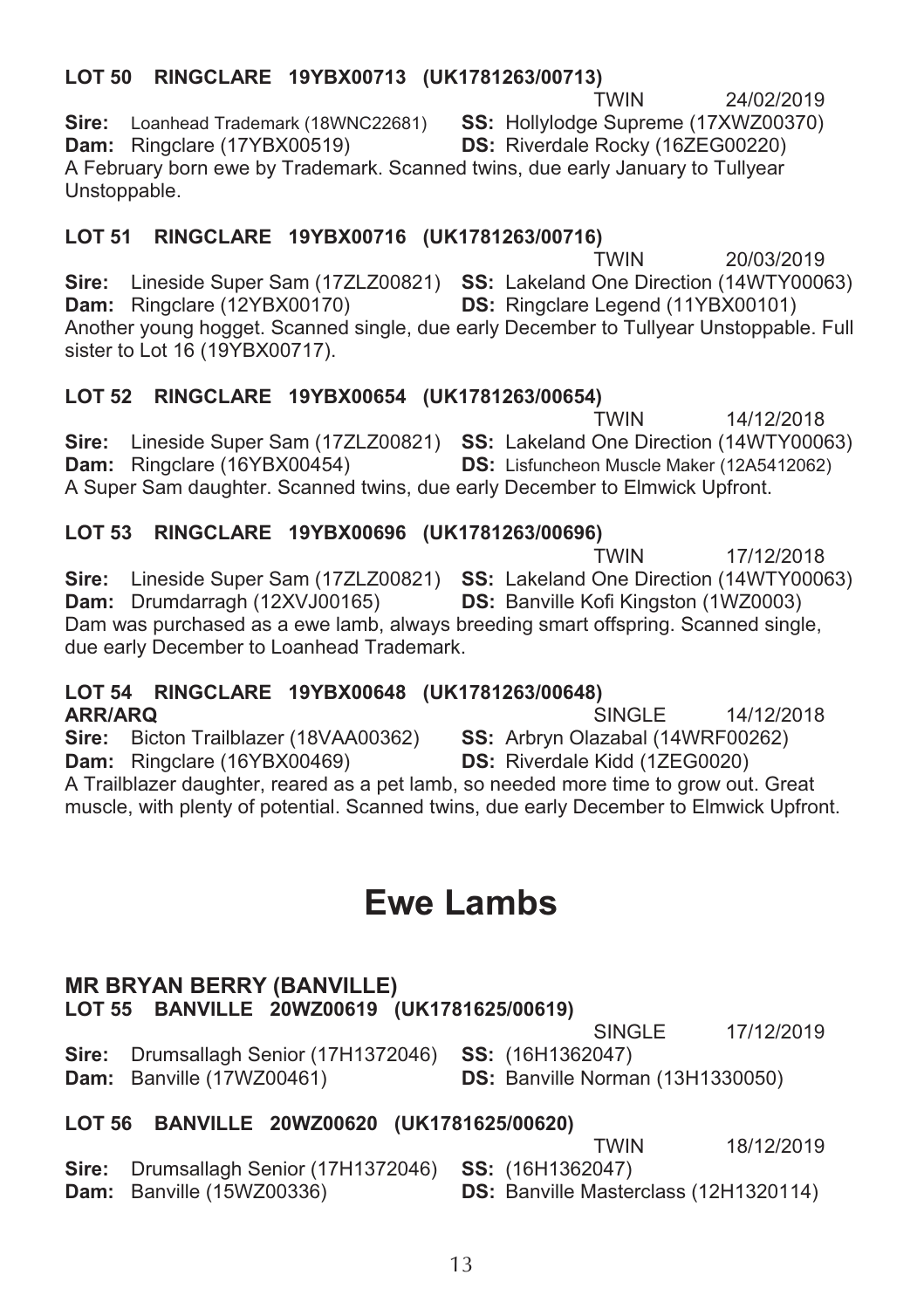|                                                                                                                      |                      | LOT 57 BANVILLE 20WZ00626 (UK1781625/00626)                      |  |                        |                                                                                   |            |
|----------------------------------------------------------------------------------------------------------------------|----------------------|------------------------------------------------------------------|--|------------------------|-----------------------------------------------------------------------------------|------------|
| Sire:<br>Dam:                                                                                                        | Banville (18WZ00499) | Banville Super Mario (17H1372047) SS: (12H1320035)               |  |                        | <b>TWIN</b><br>DS: Drumsallagh Pierre (15ZWV00237)                                | 06/01/2020 |
|                                                                                                                      |                      | LOT 58 BANVILLE 20WZ00627 (UK1781625/00627)                      |  |                        | <b>SINGLE</b>                                                                     | 06/01/2020 |
| Sire:<br>Dam:                                                                                                        | Banville (15WZ00340) | Banville Panther (15H1350018)                                    |  | SS: (1B1410030)        | DS: Banville Norman (13H1330050)                                                  |            |
|                                                                                                                      |                      | LOT 59 BANVILLE 20WZ00638 (UK1781625/00638)                      |  |                        |                                                                                   |            |
| Sire:<br>Dam:                                                                                                        | (17H1372042)         | Banville Super Mario (17H1372047) SS: (12H1320035)               |  | <b>DS:</b> (13N630095) | <b>TRIPLET</b>                                                                    | 11/01/2020 |
| <b>MR JOHN WADDELL (KILLYBODAGH)</b><br>LOT 60 KILLYBODAGH 20VGB00019 (UK0783513/00019)<br>04/12/2019<br><b>TWIN</b> |                      |                                                                  |  |                        |                                                                                   |            |
|                                                                                                                      |                      | Sire: Riverdale Kidd (1ZEG0020)                                  |  |                        | SS: Rockvilla Johnie (0VV9001)                                                    |            |
|                                                                                                                      |                      | Dam: Ringclare (18YBX00609)<br>LOT 61 KILLYBODAGH 20VGB00027     |  | (UK0783513/00027)      | DS: Lineside Super Sam (17ZLZ00821)                                               |            |
|                                                                                                                      |                      |                                                                  |  |                        | <b>SINGLE</b>                                                                     | 10/01/2020 |
| Sire:<br>Dam:                                                                                                        |                      | Bunderg Super Samson (17XGB03002)<br>Ballynoe House (17YCR00004) |  |                        | SS: Buckland Oberon (14WCF00485)<br><b>DS:</b> Springhill O'Driscoll (14WLK02099) |            |
|                                                                                                                      |                      |                                                                  |  |                        |                                                                                   |            |
|                                                                                                                      |                      |                                                                  |  |                        |                                                                                   |            |
| <b>MR &amp; MRS A &amp; P MCLAREN (CROSSOWEN)</b>                                                                    |                      |                                                                  |  |                        |                                                                                   |            |

LOT 62 CROSSOWEN 20WTU00312 (UK1740803/00312) **ARR/ARR TWIN** 09/12/2019 Sire: Rhaeadr Undercover (19XXK02025) SS: Ballyhibben Soft Touch (17B317020) Dam: Crossowen (18WTU00218) DS: Springhill Six Pack (17WLK03184)

#### LOT 63 CROSSOWEN 20WTU00319 (UK1740803/00319) SINGLE

**ARR/ARR** Sire: Springhill Six Pack (17WLK03184) Dam: Crossowen (17WTU00152)

## **MR S PARR (GOSFORD PEDIGREES)**

3 outstanding Orlando daughters with plenty of style and length. All dosed and on Hep-v system.

|                | LOT 64 GOSFORD PEDIGREES 20VEN00036 (UK0711652/00036) |  |                                      |            |
|----------------|-------------------------------------------------------|--|--------------------------------------|------------|
| <b>ARR/ARR</b> |                                                       |  | TWIN                                 | 13/12/2019 |
|                | <b>Sire:</b> Rhaeadr Orlando (14XXK01077)             |  | <b>SS: Wernfawr Neo (13XEV00503)</b> |            |

Dam: Ringclare (18YBX00629) DS: Lineside Super Sam (17ZLZ00821)

14/12/2019

SS: Springhill O'Driscoll (14WLK02099)

DS: Tawelfa Knockout (1WBX0003)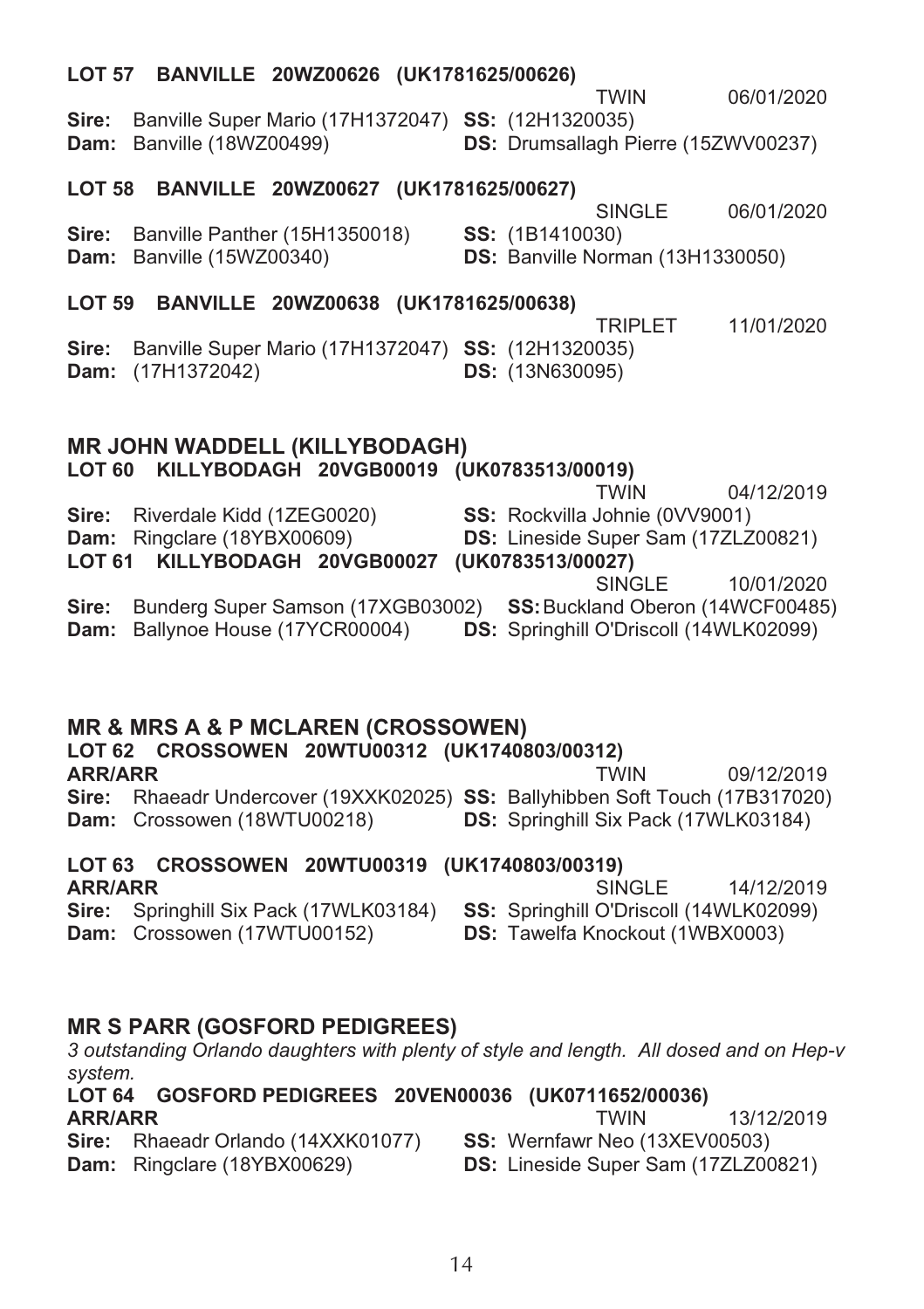#### LOT 65 GOSFORD PEDIGREES 20VEN00037 (UK0711652/00037) **ARR/ARR TWIN**

Sire: Rhaeadr Orlando (14XXK01077) Dam: Ringclare (18YBX00629)

#### LOT 66 GOSFORD PEDIGREES 20VEN00038 (UK0711652/00038) **ARR/ARR** SINGLE<sup>1</sup>

Sire: Rhaeadr Orlando (14XXK01077) Dam: Drumsallagh (18ZWV00365)

## **MR DEREK BELL (FEGARRON)**

## LOT 67 FEGARRON 20YTX00531 (UK1740559/00531) **ARR/ARR**

Sire: Hollylodge Utopia (19XWZ00535) Dam: Fegarron (16YTX00303)

Our first ewe lamb for sale by our new stock ram Hollylodge Utopia. Utopia was champion at Dungannon Premier 2019 and was purchased for 2,000gns. He has grown into a very big muscular ram with a lot of style and is breeding well.

## LOT 68 FEGARRON 20YTX00510 (UK1740559/00510)

**ARR/ARR** Sire: Ballynoe House Nelson (13YCR00536) SS: Gogwell King of Trumps (1NF0022) Dam: Fegarron (15YTX00273) DS: Hollylodge Invincible (0XWZ8021) Twin sister retained in flock.

## LOT 69 FEGARRON 20YTX00502 (UK1740559/00502)

**ARR/ARR TWIN** 10/12/2019 Sire: Ballynoe House Nelson (13YCR00536) **SS: Goawell King of Trumps (1NF0022)** Dam: Fegarron (15YTX00264) DS: Bunderg Monty (12XGB00927) Dam is a very consistent breeder. She bred our dearest ram lamb last year. Twin sister retained in flock. Grand Dam has bred our dearest ram lamb this year.

## LOT 70 FEGARRON 20YTX00544 (UK1740559/00544)

**ARR/ARR** Sire: Hollylodge Utopia (19XWZ00535) Dam: Fegarron (17YTX00372)

#### LOT 71 FEGARRON 20YTX00517 (UK1740559/00517) **ARR/ARR TWIN**

Sire: Hollylodge Utopia (19XWZ00535) Dam: Fegarron (15YTX00278)

#### LOT 72 FEGARRON 20YTX00542 (UK1740559/00542) **ARR/ARR TWIN**

## Sire: Hollylodge Utopia (19XWZ00535) Dam: Fegarron (17YTX00381)

SS: Edstaston San Miquel (17TG00632) **DS: Ballynoe House Nelson (13YCR00536)** 

13/12/2019

- SS: Wernfawr Neo (13XEV00503)
- DS: Lineside Super Sam (17ZLZ00821)

SS: Wernfawr Neo (13XEV00503)

DS: Drumsallagh Percy (13H1350083)

SS: Edstaston San Miquel (17TG00632)

DS: Ballynoe House Nelson (13YCR00536)

21/12/2019 **TWIN** 

SINGLE<sup></sup> 05/01/2020

13/12/2019

03/02/2020 **TRIPLET** SS: Edstaston San Miguel (17TG00632) DS: Ballynoe House Nelson (13YCR00536)

25/12/2019

18/01/2020

SS: Edstaston San Miguel (17TG00632)

**DS:** Hollylodge Invincible (0XWZ8021)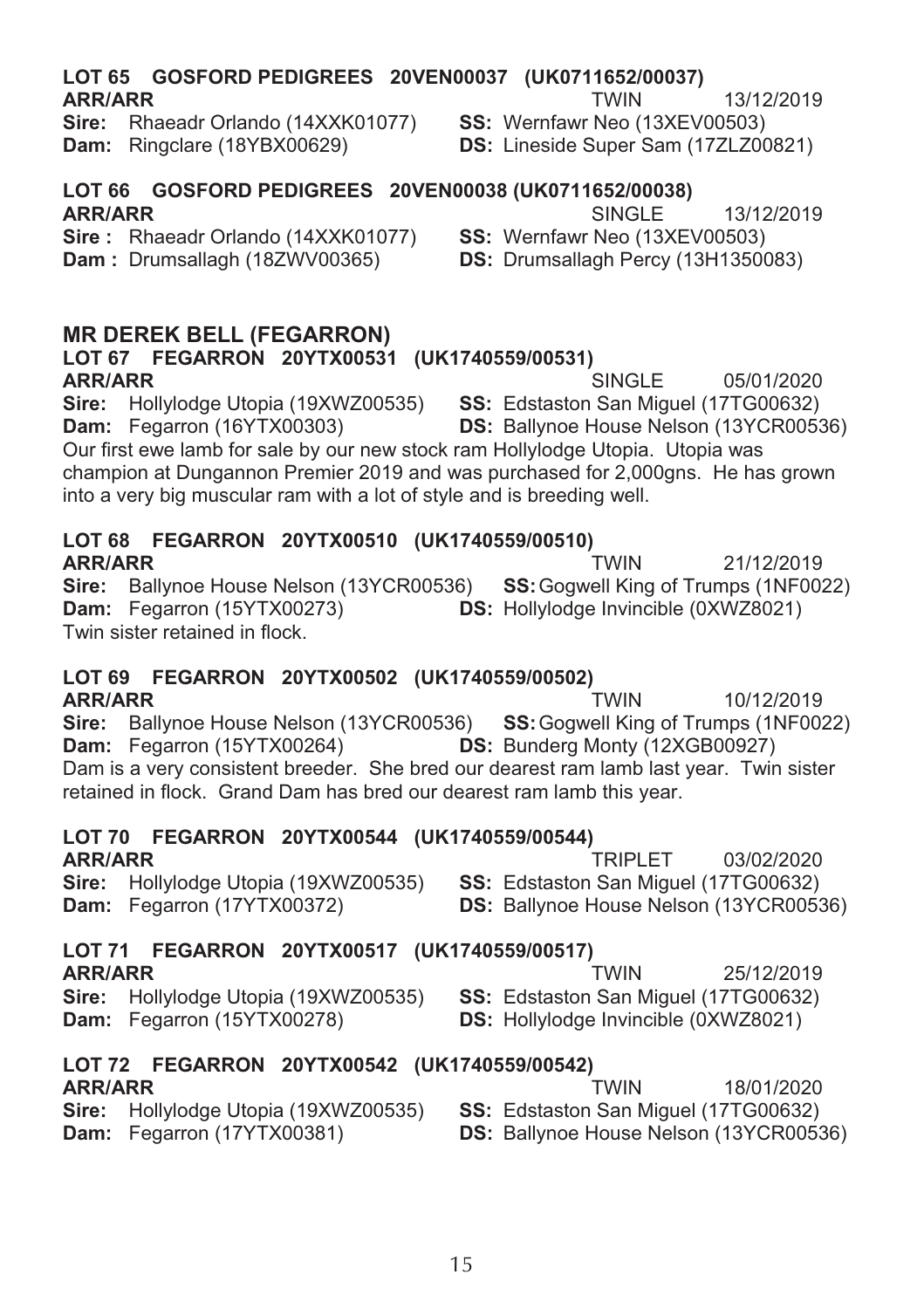### LOT 73 FEGARRON 20YTX00536 (UK1740559/00536) **ARR/ARO**

Sire: Hollylodge Utopia (19XWZ00535) Dam: Fegarron (16YTX00325) Triplet brother sold for 580ans at premier.

### LOT 74 FEGARRON 20YTX00513 (UK1740559/00513) **TWIN**

## **ARR/ARR**

Sire: Ballynoe House Nelson (13YCR00536) SS: Goawell King of Trumps (1NF0022) Dam: Fegarron (11YTX00070) **DS:** Hollylodge Invincible (0XWZ8021)

## LOT 75 FEGARRON 20YTX00503 (UK1740559/00503)

**ARR/ARR** 16/12/2019 Sire: Ballynoe House Nelson (13YCR00536) SS: Gogwell King of Trumps (1NF0022) Dam: Fegarron (1YTX0005) DS: Galtres Emperor (0ZKT4014)

#### LOT 76 FEGARRON 20YTX00528 (UK1740559/00528) TRIPI FT 30/12/2019 **ARR/ARQ** Sire: Hollylodge Utopia (19XWZ00535) SS: Edstaston San Miguel (17TG00632)

Dam: Fegarron (15YTX00253)

## **MR IAN CRAIG (BALLYNOE HOUSE)**

These ewe lambs are some of the best females I have ever offered for sale. This batch of lambs have superb skins and shape. These lambs carry some of the best bloodlines I have in the flock and I am confident they will do very well for their new owners. All lambs are on the HeptavacP system.

LOT 77 BALLYNOE HOUSE 20YCR00577 (UK1761108/00577) **ARR/ARR TWIN-ET** 12/12/2019 Sire: Knockin Shop (17XXJ00377) SS: Oakchurch Ruben (16WKW00152) Dam: Ballynoe House (17YCR00006) **DS:** Springhill O'Driscoll (14WLK02099)

A super ewe lamb to start the run, a lamb with skin, gigot and style a real show winner.

#### LOT 78 BALLYNOE HOUSE 20YCR00582 (UK1761108/00582) **ARR/ARR** SINGLE

Sire: Knockin Shop (17XXJ00377) SS: Oakchurch Ruben (16WKW00152) Dam: Ballynoe House (16YCR00982) DS: Tawelfa Prizefighter (15WBX00365) Another Knockin Shop daughter with great skin and shape, will grow into a big ewe.

|                | LOT 79 BALLYNOE HOUSE 20YCR00578 (UK1761108/00578) |  |                                               |            |
|----------------|----------------------------------------------------|--|-----------------------------------------------|------------|
| <b>ARR/ARR</b> |                                                    |  | TWIN-FT                                       | 12/12/2019 |
|                | Sire: Knockin Shop (17XXJ00377)                    |  | <b>SS: Oakchurch Ruben (16WKW00152)</b>       |            |
|                | <b>Dam:</b> Ballynoe House (17YCR00006)            |  | <b>DS:</b> Springhill O'Driscoll (14WLK02099) |            |

LOT 80 BALLYNOE HOUSE 20YCR00633 (UK1761108/00633) **ARR/ARR TWIN** 

Full ET sister to first lamb (not much between them)

#### 09/01/2020 SS: Loanhead Talisman (18WNC22763) **Sire:** Loanhead Upper Class (19WNC27438) Dam: Ballynoe House (15YCR00822) DS: Parkgate Optimum (14ZCA01010) An Upper Class daughter to be offered for sale, sire purchased along with William McAllister at Worcester 2019 for 3.500 gns. Will grow into a big strong ewe.

**TRIPLET** 11/01/2020

21/12/2019

10/12/2019

SS: Edstaston San Miguel (17TG00632)

**DS: Ballynoe House Nelson (13YCR00536)** 

**TWIN** 

DS: Ballynoe House Nelson (13YCR00536)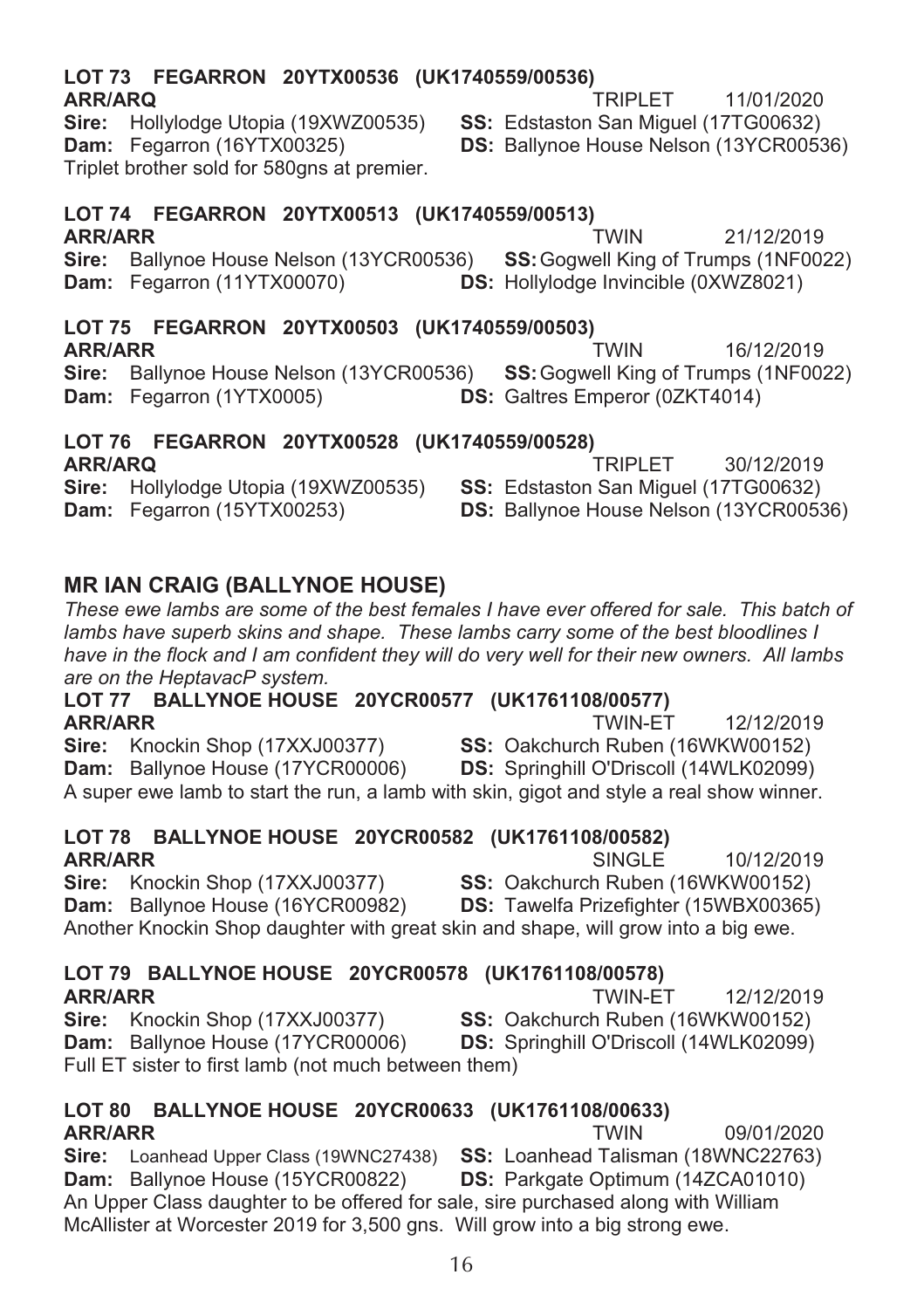#### LOT 81 BALLYNOE HOUSE 20YCR00624 (UK1761108/00624) **ARR/ARR TWIN**

Sire: Ballynoe House (16YCR00931) Dam: Ballynoe House (16YCR00940) A very flashy ewe lamb with super skin and depth gigot.

## LOT 82 BALLYNOE HOUSE 20YCR00583 (UK1761108/00583)

**ARR/ARR** 

Sire: Ballynoe House (16YCR00931) Dam: Ballynoe House (16YCR00955) Same sire as previous lot with shape and skin to match.

#### LOT 83 BALLYNOE HOUSE 20YCR00631 (UK1761108/00631) **ARR/ARR TWIN**

SS: Loanhead Talisman (18WNC22763) Sire: Loanhead Upper Class (19WNC27438) Dam: Ballynoe House (17YCR00006) **DS:** Springhill O'Driscoll (14WLK02099) Natural birth ewe lamb by Upper Class, and out of one of the most consistent ewes in my flock.

## LOT 84 BALLYNOE HOUSE 20YCR00596 (UK1761108/00596)

## **ARR/ARR** Sire: Knockin Shop (17XXJ00377)

Dam: Ballynoe House (17YCR00003) Tight skinned Knockin Shop daughter with great shape and presence.

## **MR GLENN BAIRD (AGHAVILLY)**

LOT 85 AGHAVILLY 20VAB01857 (UK1710476/01857)

**TRIPLET** 10/01/2020 Sire: Artnagullion Tornado (18ZGQ03541) SS: Knockin Shop (17XXJ00377) Dam: Aghavilly (16VAB01673) **DS:** Creeveroe Perfection (15WWM01710)

## LOT 86 AGHAVILLY 20VAB01858 (UK1710476/01858)

10/01/2020 **TRIPLET** Sire: Artnagullion Tornado (18ZGQ03541) SS: Knockin Shop (17XXJ00377) Dam: Aghavilly (16VAB01673) DS: Creeveroe Perfection (15WWM01710)

### **MR GRAHAM FOSTER (SPRINGHILL)** LOT 87 SPRINGHILL 20WLK05027 (UK1700578/05027)

**TWIN-FT** 12/12/2019 Sire: Logie Durno Untouchable (19ZNN27313) SS: Loanhead Talisman (18WNC22763) Dam: Rhaeadr (16XXK01501) **DS:** Knockin Pucker Up (15XXJ00232) Super ewe lamb to start with by the consistent breeding Rhaeadr ewe in the flock and sired by Logie Durno Untouchable. ET sister to Springhill Vodka - main junior stock ram for Springhill this year.

01/01/2020

SS: Shamrock Northern Star (13XRL00159)

**DS: Hollvlodge President (15XWZ00249)** 

SINGLE<sup>1</sup> 12/12/2019 SS: Shamrock Northern Star (13XRL00159)

**DS: Ballynoe House Felix (0YCR5015)** 

06/01/2020

**TWIN** 

11/12/2019 SS: Oakchurch Ruben (16WKW00152)

**DS:** Springhill O'Driscoll (14WLK02099)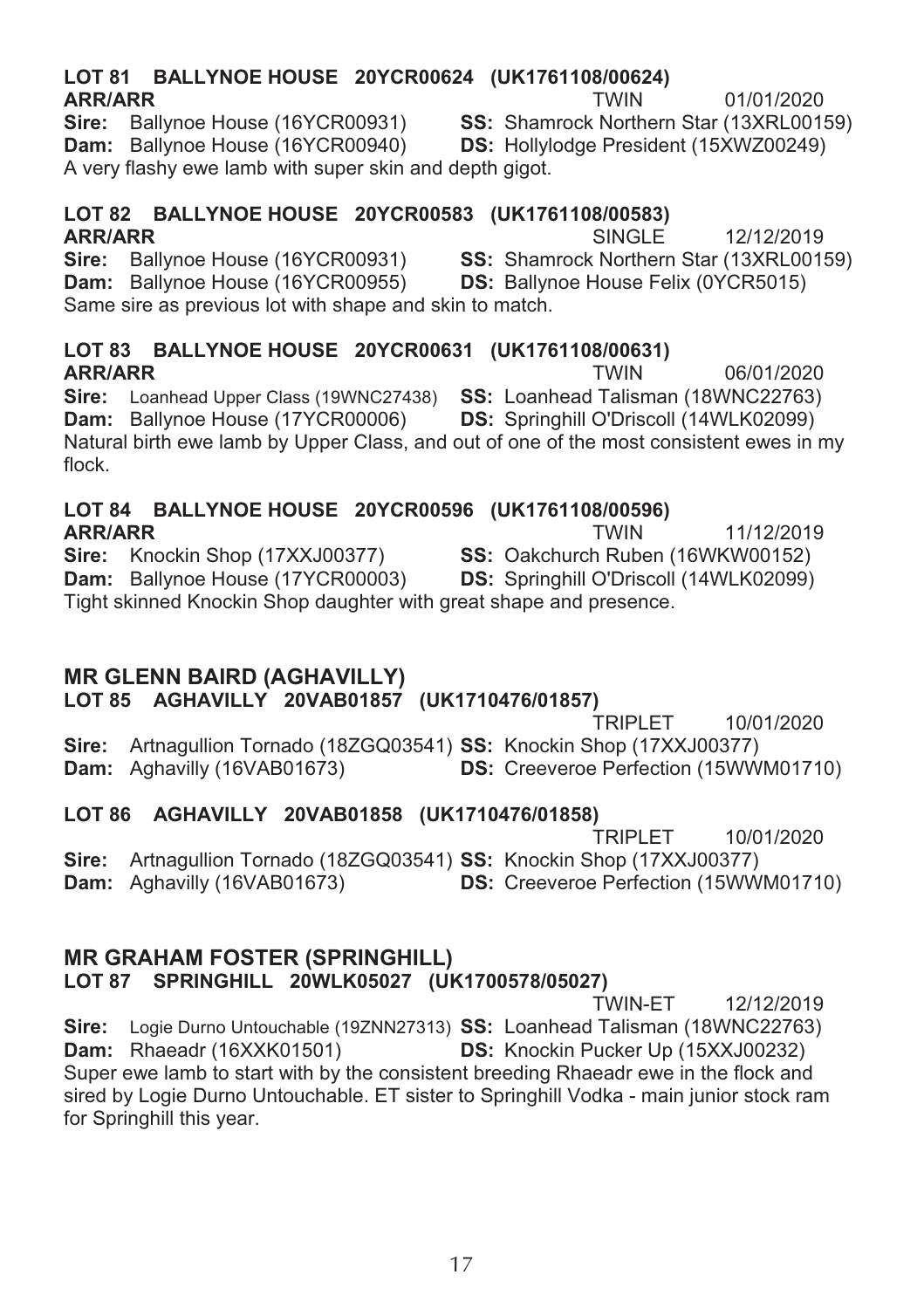## LOT 88 SPRINGHILL 20WLK05028 (UK1700578/05028)

**TWIN** 12/12/2019 Sire: Logie Durno Untouchable (19ZNN27313) SS: Loanhead Talisman (18WNC22763) Dam: Springhill (17WLK03188) **DS: Ballynoe House Playboy (15YCR00799)** Smart lamb with a great skin! Dam was Female Champion Dungannon Premier sale 2017. Maternal sister sold to ROI Dungannon 2019, 1,000qns.

## LOT 89 SPRINGHILL 20WLK05034 (UK1700578/05034)

TWIN-FT 12/12/2019 Sire: Rhaeadr Undercover (19XXK02025) SS: Ballyhibben Soft Touch (17B317020) Dam: Springhill (15WLK02345) **DS:** (12A1712034) ET sister to Springhill Viper who was retained this year for his style, body and skin!

## LOT 90 SPRINGHILL 20WLK05086 (UK1700578/05086)

SINGLE 14/12/2019 Sire: Logie Durno Untouchable (19ZNN27313) SS: Loanhead Talisman (18WNC22763) **DS: Robleston Superman (17WGN03209)** Dam: Springhill (18WLK03966) Big lamb full of character!

## LOT 91 SPRINGHILL 20WLK05057 (UK1700578/05057)

**ARR/ARR** SINGLE-ET 13/12/2019 Sire: Logie Durno Untouchable (19ZNN27313) SS: Loanhead Talisman (18WNC22763) DS: Robleston Superman (17WGN03209) Dam: Springhill (18WLK03897) Great headed lamb with plenty of power. Dam is an ET sister to Springhill Tina Turner.

## LOT 92 SPRINGHILL 20WLK05080 (UK1700578/05080)

**TWIN** 14/12/2019 Sire: Logie Durno Untouchable (19ZNN27313) SS: Loanhead Talisman (18WNC22763) **DS: Robleston Superman (17WGN03209)** Dam: Springhill (18WLK03938) Good bodied lamb. Will make a strong gimmer.

## LOT 93 SPRINGHILL 20WLK05052 (UK1700578/05052)

**TWIN-FT** 12/12/2019 Sire: Logie Durno Untouchable (19ZNN27313) SS: Loanhead Talisman (18WNC22763) Dam: Rhaeadr (16XXK01501) **DS:** Knockin Pucker Up (15XXJ00232) FT sister to lot 87.

## LOT 94 SPRINGHILL 20WLK05089 (UK1700578/05089)

TRIPI FT 12/01/2020 Sire: Logie Durno Untouchable (19ZNN27313) SS: Loanhead Talisman (18WNC22763) Dam: Springhill (15WLK02345) **DS:** (12A1712034) January born lamb. One of the best handling lambs in the pen.

## LOT 95 SPRINGHILL 20WLK05100 (UK1700578/05100)

SINGLE-FT 12/01/2020 Sire: Cannahars Super Star (17KF01001) SS: Wernfawr Omg (14XEV00704) Dam: Rhaeadr (16XXK01501) **DS:** Knockin Pucker Up (15XXJ00232) January born lamb. Dam is the consistent breeding Rhaeadr ewe in the flock. Sired by Cannahars Super Star who bred very well at Logie Durno.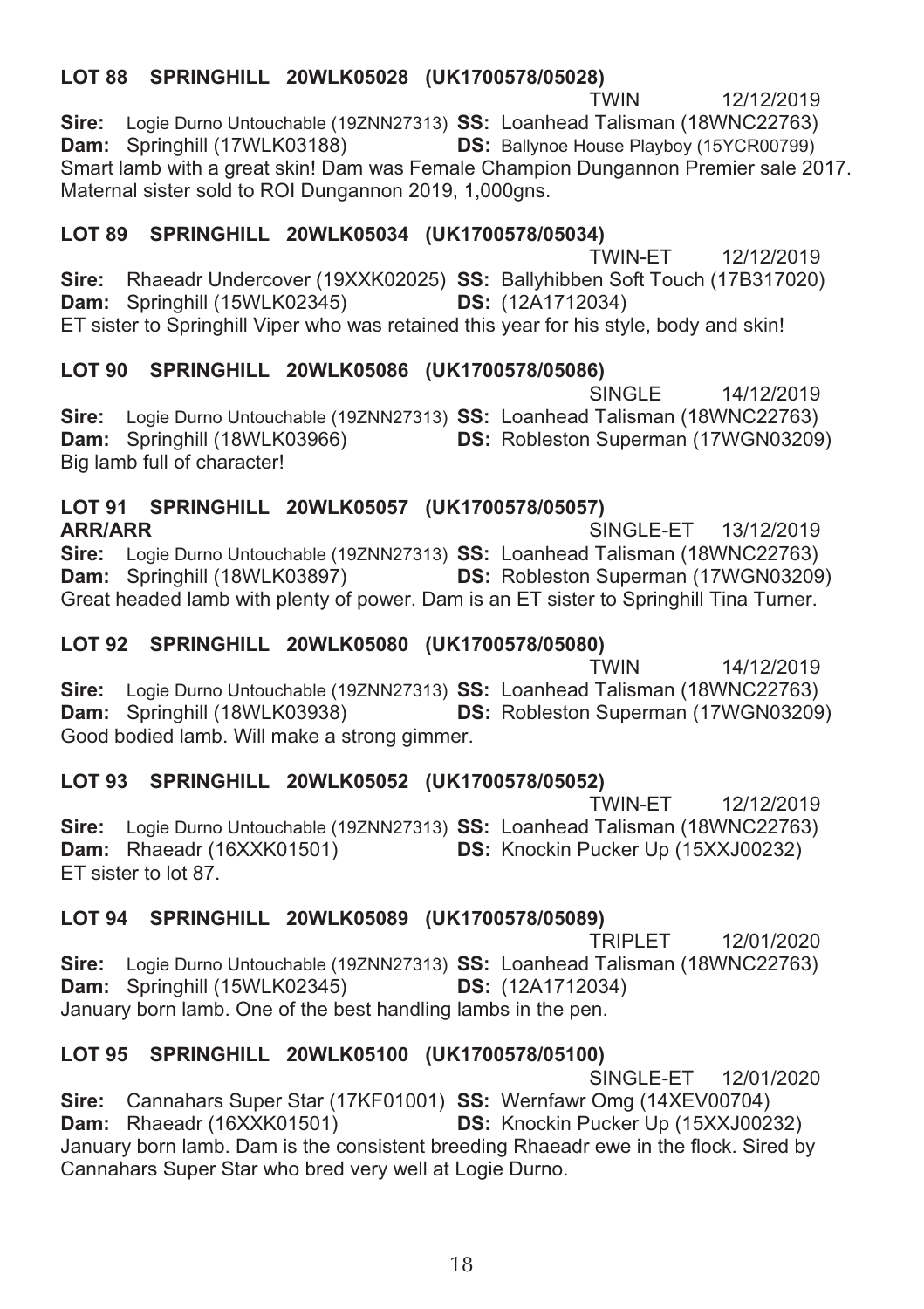## LOT 96 SPRINGHILL 20WLK05322 (UK1700578/05322)

TWIN-FT 12/01/2020

15/12/2019

01/01/2020

SS: Rhaeadr Real Deal (16XXK01418) **DS: Tullvear (13QY00925)** 

Dam: Springhill (14WLK02106)

Sire: Robleston Superman (17WGN03209)

January born lamb. Will grow into a very smart gimmer. Dam one of the best breeding ewes in the flock

## **MR ALISTAIR MOORE (HILLSIDE)**

This crop of ewe lambs is a great even batch with style and muscle. LOT 97 HILLSIDE 20VBK00455 (UK0720939/00455)

## **ARR/ARR**

**TRIPLET** SS: Hyde Radio5Live (16SU00606) Sire: Foulrice Supreme (17DG07489) Dam: Hillside (18VBK00247) DS: Kirkhouse Remo (16XNK01810)

Sired by Foulrice Supreme which is breeding good bodied ewes with style.

## LOT 98 HILLSIDE 20VBK00562 (UK0720939/00562)

**TRIPLET ARR/ARR** 01/01/2020 Sire: Aldby Tyson (18FY00520) SS: Arbryn Philip (15WRF00321) Dam: Hillside (17VBK00167) DS: Kirkhouse Remo (16XNK01810) Sired by Aldby Tyson which bred the top price female at Dungannon Premier Sale July 2020

## LOT 99 HILLSIDE 20VBK00555 (UK0720939/00555)

## **ARR/ARR**

Sire: Aldby Tyson (18FY00520) SS: Arbryn Philip (15WRF00321) Dam: Hillside (17VBK00176) DS: Kirkhouse Remo (16XNK01810) Sired by Aldby Tyson giving good height and length.

## LOT 100 HILLSIDE 20VBK00469 (UK0720939/00469)

## **ARR/ARR**

Sire: Foulrice Supreme (17DG07489) Dam: Hillside (18VBK00249) All ewe lambs have show potential.

### LOT 101 HILLSIDE 20VBK00487 (UK0720939/00487) **ARR/ARR**

Sire: Foulrice Supreme (17DG07489) Dam: Hillside (16VBK00060) Sired by Foulrice Supreme

## LOT 102 HILLSIDE 20VBK00483 (UK0720939/00483) **ARR/ARR**

Sire: Aldby Tyson (18FY00520) Dam: Forth House (15WRL00972) Sired by Aldby Tyson.

SS: Arbryn Philip (15WRF00321) DS: Kirkhouse Optimus (14XNK01301)

**TWIN** 19/12/2019

SS: Hyde Radio5Live (16SU00606)

TRIPI FT

DS: Kirkhouse Remo (16XNK01810)

DS: Highway Obelisk (14ZDG00211)

**TWIN** 

**TWIN** 

20/12/2019

20/12/2019

SS: Hyde Radio5Live (16SU00606)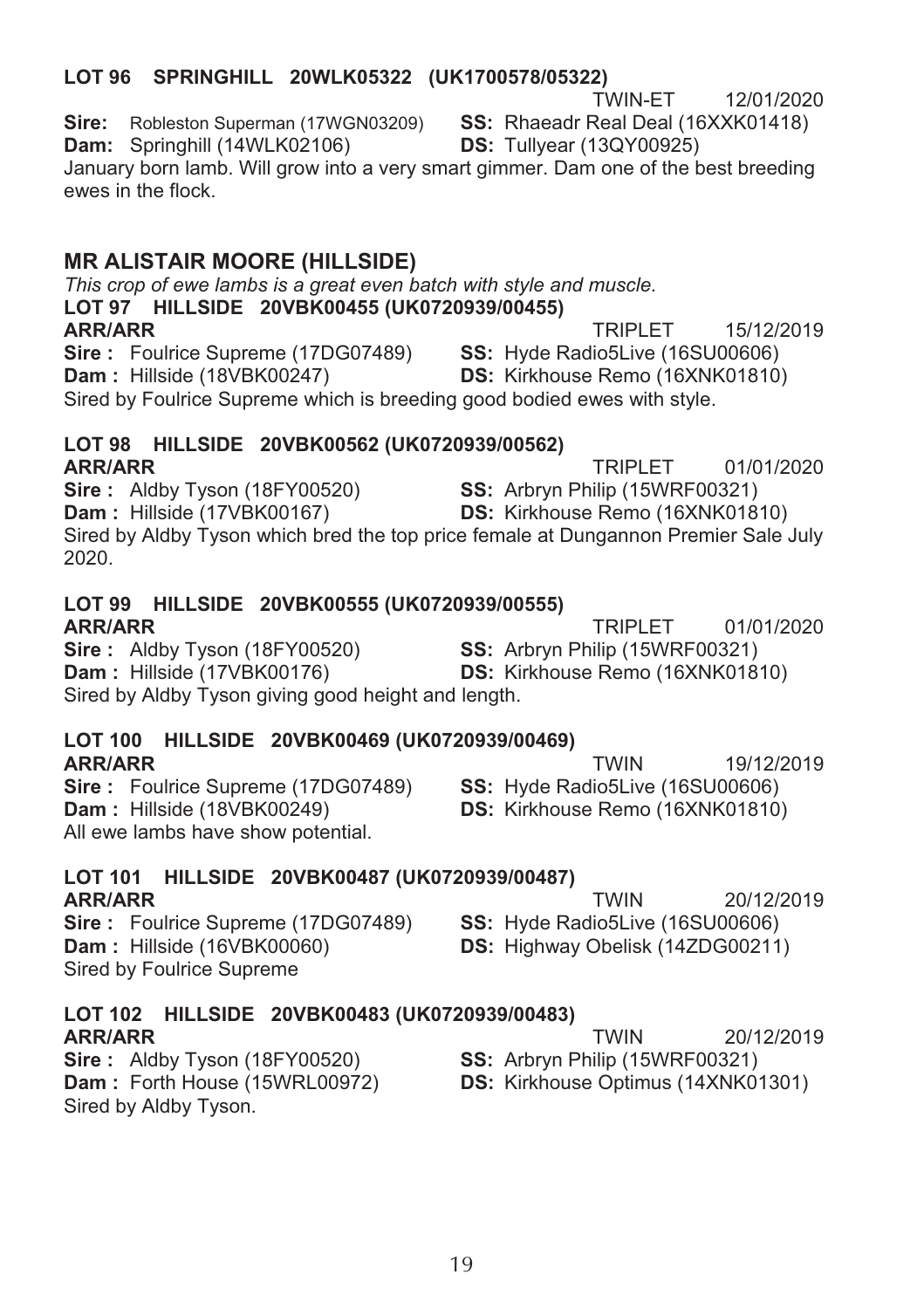## Ewe Lambs 2<sup>nd</sup> Run

## **MR DEREK BELL (FEGARRON)**

LOT 103 FEGARRON 20YTX00527 (UK1740559/00527)

ARR/ARO Sire: Hollylodge Utopia (19XWZ00535) Dam: Fegarron (15YTX00253)

TRIPI FT 30/12/2019 SS: Edstaston San Miquel (17TG00632)

LOT 104 FEGARRON 20YTX00519 (UK1740559/00519) **ARR/ARR TWIN** 25/12/2019 Sire: Ballynoe House Nelson (13YCR00536) SS: Goawell King of Trumps (1NF0022) Dam: Fegarron (14YTX00207) DS: Bunderg Monty (12XGB00927) Twin sister retained in flock.

#### LOT 105 FEGARRON 20YTX00535 (UK1740559/00535) **ARR/ARR** TRIPI FT

Sire: Hollylodge Utopia (19XWZ00535) Dam: Fegarron (16YTX00325) Triplet brother sold for 580gns at the Premier sale.

LOT 106 FEGARRON 20YTX00532 (UK1740559/00532) **ARR/ARR TWIN** 

Sire: Hollylodge Utopia (19XWZ00535)

Dam: Fegarron (18YTX00411)

09/01/2020 SS: Edstaston San Miquel (17TG00632)

11/01/2020

DS: Ballynoe House Nelson (13YCR00536)

SS: Edstaston San Miquel (17TG00632)

**DS:** Ballynoe House Nelson (13YCR00536)

DS: Ballynoe House Nelson (13YCR00536)